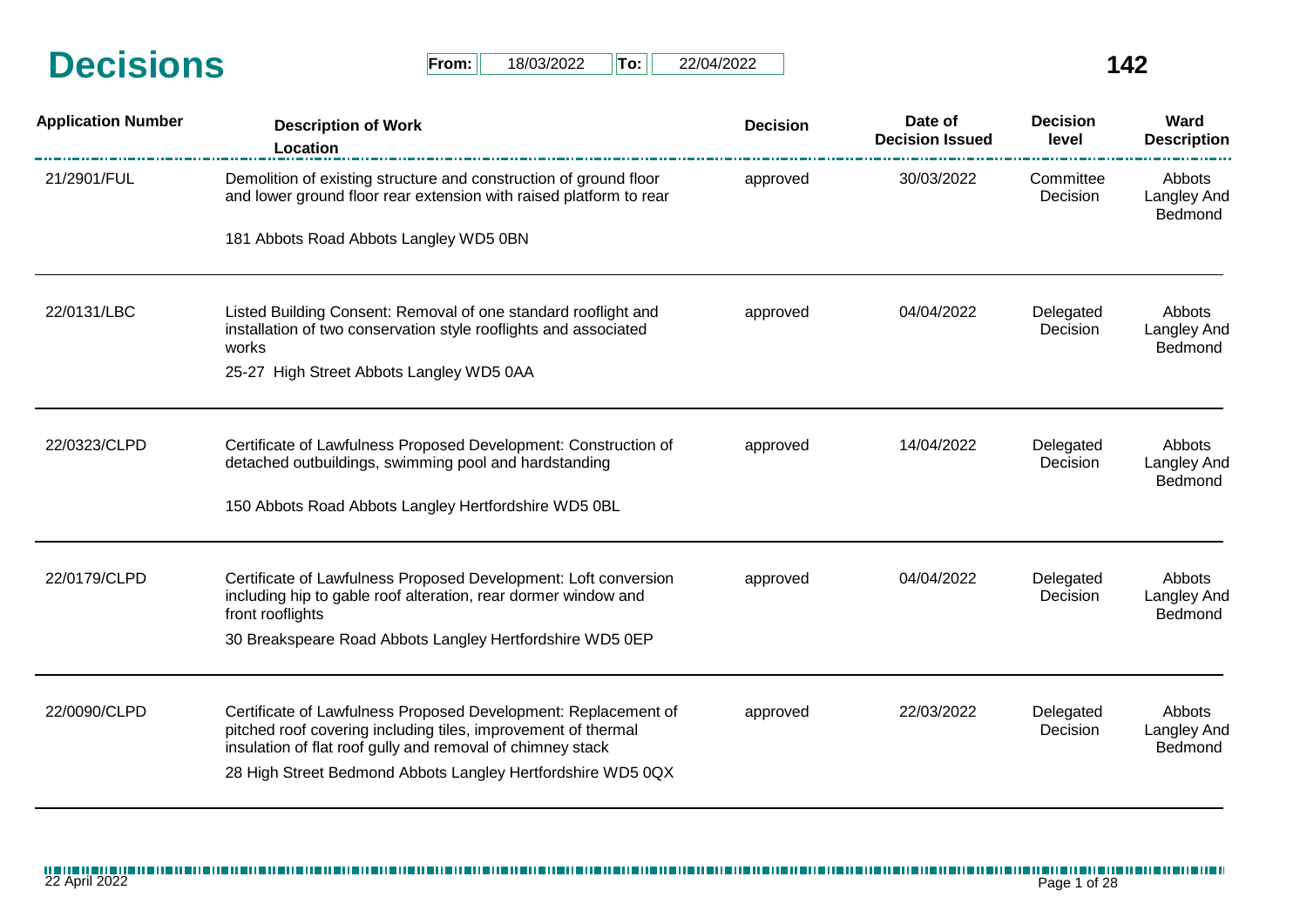| <b>Application Number</b> | <b>Description of Work</b><br>Location                                                                                           | <b>Decision</b> | Date of<br><b>Decision Issued</b> | <b>Decision</b><br>level | Ward<br><b>Description</b> |
|---------------------------|----------------------------------------------------------------------------------------------------------------------------------|-----------------|-----------------------------------|--------------------------|----------------------------|
| 22/0154/FUL               | Erection of timber framed car port                                                                                               | approved        | 08/04/2022                        | Delegated<br>Decision    | Carpenders<br>Park         |
|                           | 31 On The Hill Carpenders Park Hertfordshire WD19 5DS                                                                            |                 |                                   |                          |                            |
| 22/0130/FUL               | Single storey rear extension and relocation of front door                                                                        | approved        | 06/04/2022                        | Delegated<br>Decision    | Carpenders<br>Park         |
|                           | 117 Harrow Way Carpenders Park WD19 5EP                                                                                          |                 |                                   |                          |                            |
| 22/0452/CLPD              | Certificate of Lawfulness Proposed Development: Front porch.                                                                     | approved        |                                   | Delegated<br>Decision    | Carpenders<br>Park         |
|                           | 56 Alva Way Carpenders Park Hertfordshire WD19 5ED                                                                               |                 |                                   |                          |                            |
| 22/0061/FUL               | Single storey rear, front and side extension, hip to gable roof<br>alterations including rear dormer and raising of ridge        | approved        | 24/03/2022                        | Delegated<br>Decision    | Carpenders<br>Park         |
|                           | 13 Penrose Avenue Carpenders Park WD19 5AD                                                                                       |                 |                                   |                          |                            |
| 22/0273/FUL               | Single storey side and rear extension and conversion of garage to<br>habitable room                                              | approved        | 22/04/2022                        | Delegated<br>Decision    | Carpenders<br>Park         |
|                           | 80 Cherry Hills South Oxhey Hertfordshire WD19 6DL                                                                               |                 |                                   |                          |                            |
| 22/0326/CLPD              | Certificate of Lawfulness Proposed Development: Loft conversion<br>including rear dormer and three rooflights to front roofslope | withdrawn       | 25/03/2022                        | Withdrawn                | Carpenders<br>Park         |
|                           | 28 Wentworth Drive South Oxhey Hertfordshire WD19 6XX                                                                            |                 |                                   |                          |                            |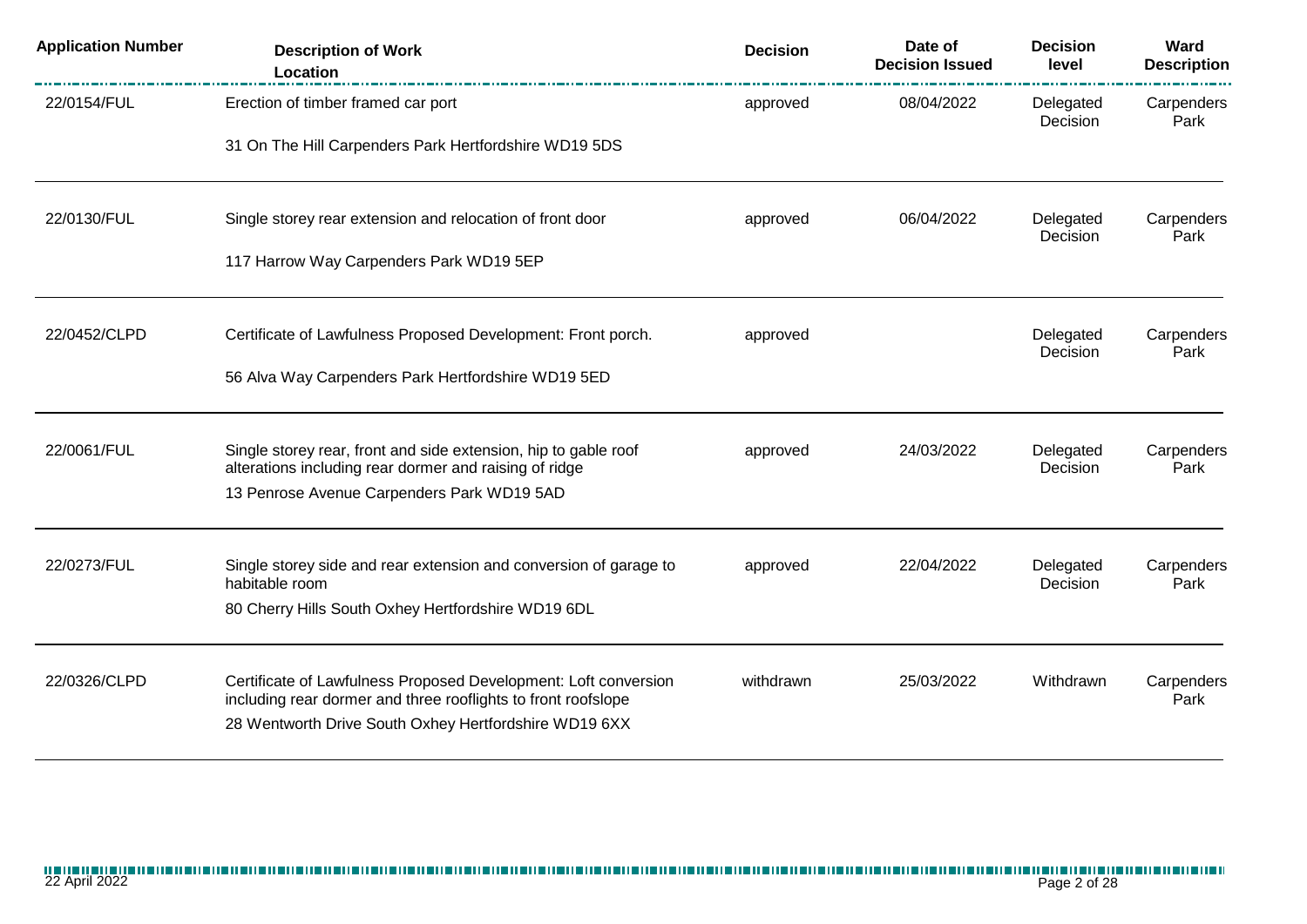| <b>Application Number</b> | <b>Description of Work</b><br><b>Location</b>                                                                                                                                                                                                                                                                                                                                                    | <b>Decision</b> | Date of<br><b>Decision Issued</b> | <b>Decision</b><br>level | Ward<br><b>Description</b>          |
|---------------------------|--------------------------------------------------------------------------------------------------------------------------------------------------------------------------------------------------------------------------------------------------------------------------------------------------------------------------------------------------------------------------------------------------|-----------------|-----------------------------------|--------------------------|-------------------------------------|
| 22/0239/FUL               | Variation of Condition 2 (Plan Numbers) of planning permission<br>19/1509/FUL (Construction of new porch, loft conversion with<br>rooflights to rear, single and two storey side and rear extensions,<br>first floor rear extension, first floor rear terrace and internal<br>alterations) to include ground floor and first floor extensions to<br>infill above approved ground floor extension | approved        | 11/04/2022                        | Delegated<br>Decision    | Chorleywood<br>North And<br>Sarratt |
|                           | Hunters Bridle Lane Loudwater Hertfordshire WD3 4JH                                                                                                                                                                                                                                                                                                                                              |                 |                                   |                          |                                     |
| 22/0214/PDNT              | Permitted Development Notice Telecommunications: Installation<br>of a 17.5 metre high monopole supporting 3 no. antennas, 3 no.<br>equipment cabinets and development works ancillary thereto<br>SW On Northeast Side Of Chorleywood Road Highways Verge<br>Opposite Tabaiba Rickmansworth Hertfordshire WD3 4EP                                                                                 | refused         | 06/04/2022                        | Delegated<br>Decision    | Chorleywood<br>North And<br>Sarratt |
| 22/0250/FUL               | Single storey front porch extension, single storey side/rear<br>extension and alterations to fenestration<br>2 Lower Plantation Loudwater Hertfordshire WD3 4PQ                                                                                                                                                                                                                                  | approved        | 13/04/2022                        | Delegated<br>Decision    | Chorleywood<br>North And<br>Sarratt |
| 21/2896/OUT               | Outline Application: Construction of up to 20 residential dwellings<br>(Use Class C3) with new access to Church Lane and proposed<br>pedestrian link to existing public footpath. (appearance,<br>landscaping, layout and scale reserved).<br>Land To The Rear Of 76 And 78 Church Lane Sarratt WD3 6HL                                                                                          | refused         | 08/04/2022                        | Delegated<br>Decision    | Chorleywood<br>North And<br>Sarratt |
| 22/0062/FUL               | Refurbishment of windows, repairs to guttering, repairs to railings,<br>replacement windows, single storey rear extension and removal<br>of chimney breast<br>Sarratt House The Green Sarratt WD3 6BL                                                                                                                                                                                            | withdrawn       | 19/04/2022                        | Withdrawn                | Chorleywood<br>North And<br>Sarratt |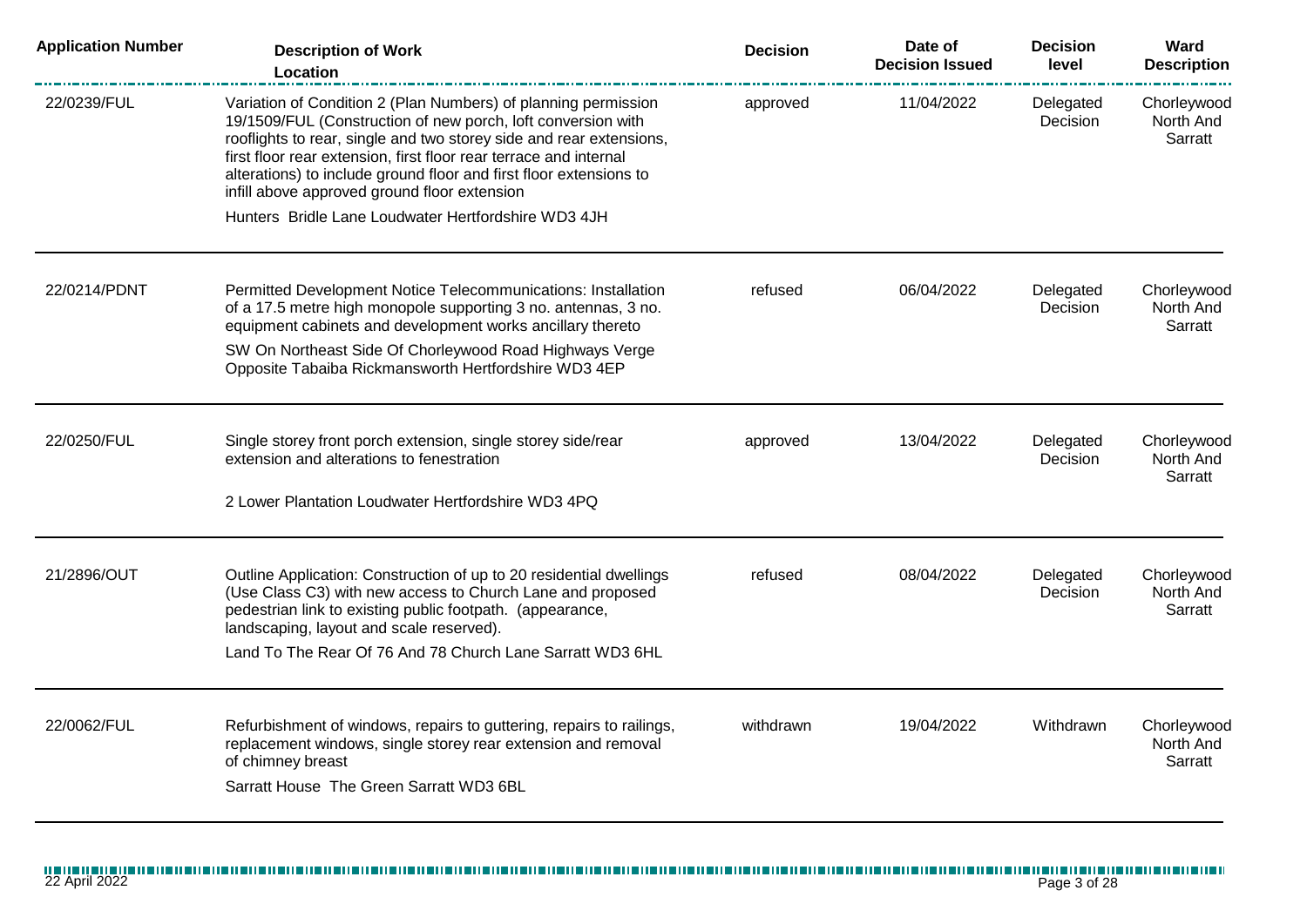| <b>Application Number</b> | <b>Description of Work</b><br>Location                                                                                                                                                                            | <b>Decision</b> | Date of<br><b>Decision Issued</b> | <b>Decision</b><br>level | Ward<br><b>Description</b>          |
|---------------------------|-------------------------------------------------------------------------------------------------------------------------------------------------------------------------------------------------------------------|-----------------|-----------------------------------|--------------------------|-------------------------------------|
| 22/0124/FUL               | Single storey rear extension                                                                                                                                                                                      | approved        | 13/04/2022                        | Delegated<br>Decision    | Chorleywood<br>North And<br>Sarratt |
|                           | Coppers Sarratt Lane Loudwater WD3 4AD                                                                                                                                                                            |                 |                                   |                          |                                     |
| 22/0146/FUL               | Erection of a single storey glazed link extension connecting the<br>main house and existing outbuilding                                                                                                           | approved        | 11/04/2022                        | Delegated<br>Decision    | Chorleywood<br>North And<br>Sarratt |
|                           | Little Thatch Trout Rise Loudwater WD3 4JS                                                                                                                                                                        |                 |                                   |                          |                                     |
| 22/0225/FUL               | Single storey front, side and rear extensions, first floor rear<br>extension, insertion of rooflights and new windows, extension of<br>driveway and alterations to rear patio including retaining wall to<br>rear | withdrawn       | 14/04/2022                        | Delegated<br>Decision    | Chorleywood<br>North And<br>Sarratt |
|                           | 119 Valley Road Rickmansworth WD3 4BN                                                                                                                                                                             |                 |                                   |                          |                                     |
| 22/0228/FUL               | Part single part two storey front and side extension including roof<br>alterations and alterations to external materials                                                                                          | approved        | 11/04/2022                        | Delegated<br>Decision    | Chorleywood<br>North And<br>Sarratt |
|                           | 21 Orchard Drive Chorleywood Hertfordshire WD3 5QN                                                                                                                                                                |                 |                                   |                          |                                     |
| 22/0188/RSP               | Retrospective: Extensions to existing driveway including raised<br>section                                                                                                                                        | approved        | 11/04/2022                        | Delegated<br>Decision    | Chorleywood<br>North And<br>Sarratt |
|                           | 17 South Cottage Drive Chorleywood Hertfordshire WD3 5EB                                                                                                                                                          |                 |                                   |                          |                                     |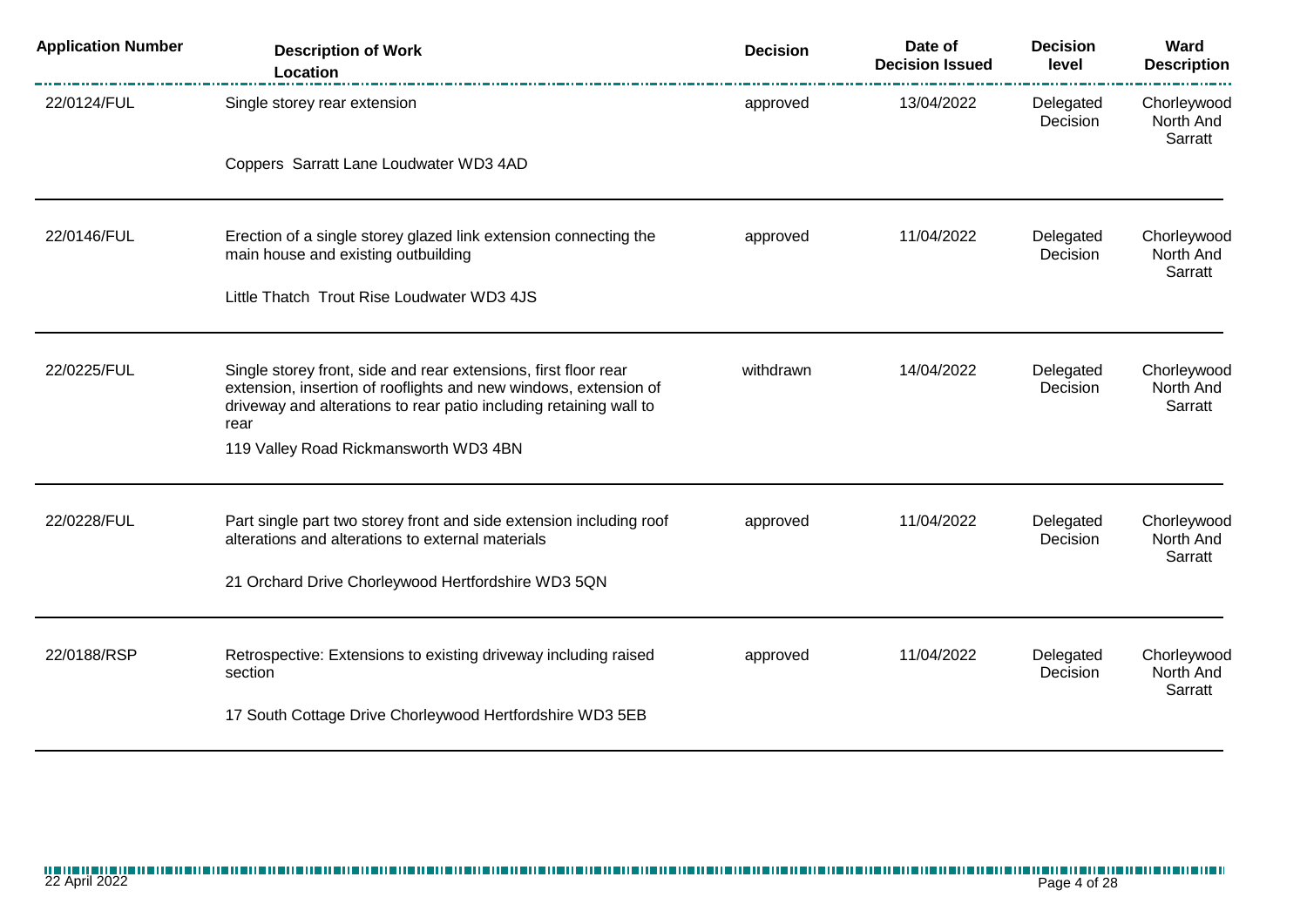| <b>Application Number</b> | <b>Description of Work</b><br>Location                                                                                                                                                                       | <b>Decision</b> | Date of<br><b>Decision Issued</b> | <b>Decision</b><br>level | Ward<br><b>Description</b>          |
|---------------------------|--------------------------------------------------------------------------------------------------------------------------------------------------------------------------------------------------------------|-----------------|-----------------------------------|--------------------------|-------------------------------------|
| 22/0189/CLPD              | Certificate of Lawfulness Proposed Development: Single storey<br>rear extension.                                                                                                                             | approved        | 05/04/2022                        | Delegated<br>Decision    | Chorleywood<br>North And<br>Sarratt |
|                           | 27 Church Lane Sarratt Hertfordshire WD3 6HN                                                                                                                                                                 |                 |                                   |                          |                                     |
| 22/0196/FUL               | Two storey side extension and loft conversion including dormer<br>windows and rooflights                                                                                                                     | withdrawn       | 11/04/2022                        | Withdrawn                | Chorleywood<br>North And            |
|                           | Arlesey House Rooks Hill Loudwater Hertfordshire WD3 4HZ                                                                                                                                                     |                 |                                   |                          | Sarratt                             |
| 22/0197/FUL               | Extension to existing driveway and landscape alterations                                                                                                                                                     | approved        | 12/04/2022                        | Delegated<br>Decision    | Chorleywood<br>North And<br>Sarratt |
|                           | 27 Church Lane Sarratt Hertfordshire WD3 6HN                                                                                                                                                                 |                 |                                   |                          |                                     |
| 22/0281/FUL               | Demolition of existing outbuilding, erection of a single storey rear<br>extension, alterations to fenestration including replacement flank<br>windows and double doors to front elevation and raised terrace | approved        | 21/04/2022                        | Delegated<br>Decision    | Chorleywood<br>North And<br>Sarratt |
|                           | 2 Park Cottages New Road Sarratt Rickmansworth Hertfordshire<br>WD3 6HD                                                                                                                                      |                 |                                   |                          |                                     |
| 22/0177/FUL               | Single storey rear extension, alterations to fenestration detail,<br>provision of rooflights to front roofslope and first floor rear                                                                         | approved        | 13/04/2022                        | Delegated<br>Decision    | Chorleywood<br>North And            |
|                           | balconies<br>Lynwood House 8 Lynwood Heights Rickmansworth                                                                                                                                                   |                 |                                   |                          | Sarratt                             |
|                           | Hertfordshire WD3 4ED                                                                                                                                                                                        |                 |                                   |                          |                                     |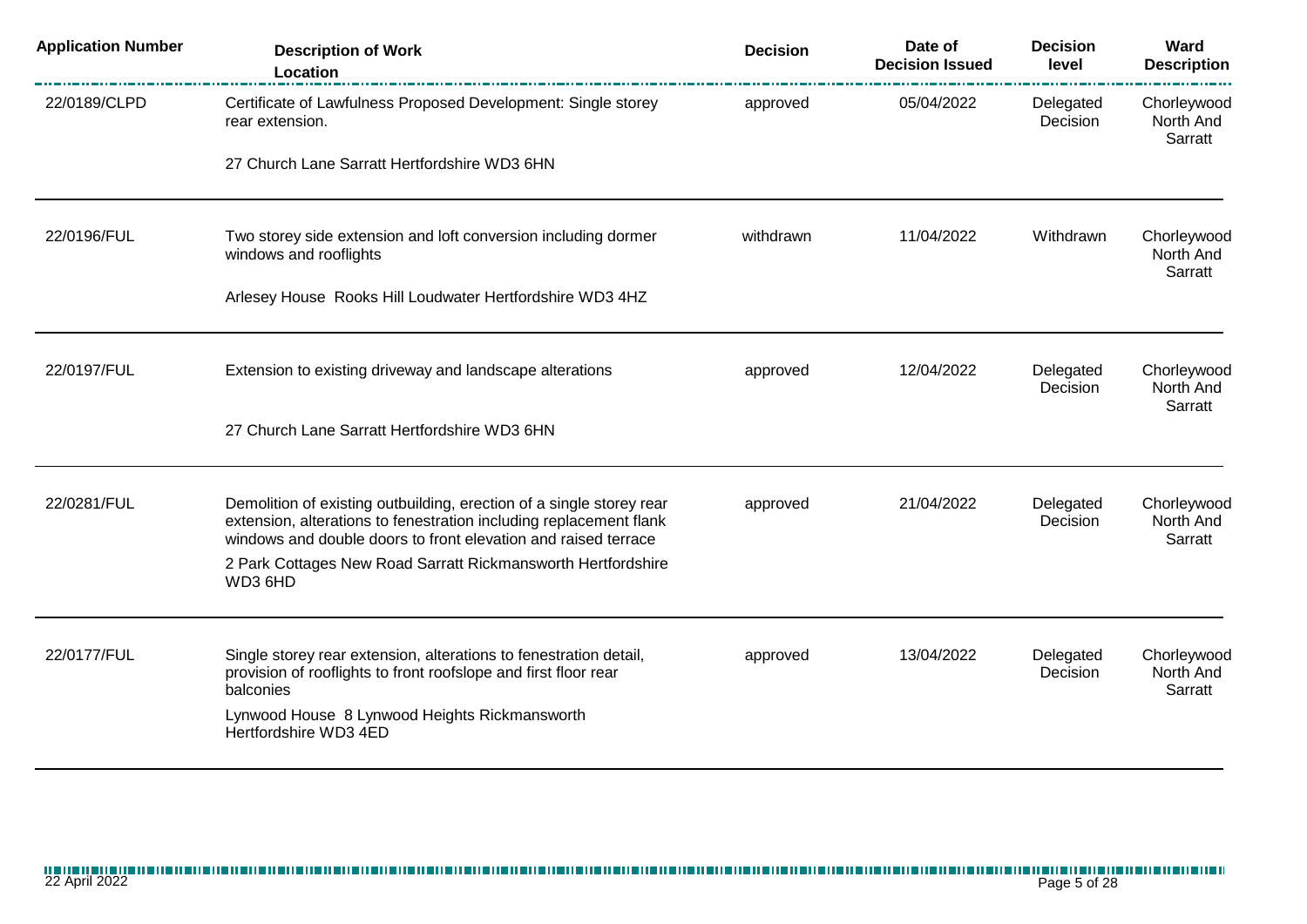| <b>Application Number</b> | <b>Description of Work</b><br>Location                                                                                                    | <b>Decision</b>          | Date of<br><b>Decision Issued</b> | <b>Decision</b><br>level | Ward<br><b>Description</b>          |
|---------------------------|-------------------------------------------------------------------------------------------------------------------------------------------|--------------------------|-----------------------------------|--------------------------|-------------------------------------|
| 22/0271/FUL               | Construction of raised patio and installation of new window/doors                                                                         | approved                 | 14/04/2022                        | Delegated<br>Decision    | Chorleywood<br>North And<br>Sarratt |
|                           | Little Paddock Little Windmill Hill Chipperfield Hertfordshire WD4<br>9DG                                                                 |                          |                                   |                          |                                     |
| 21/2720/FUL               | Removal of rear conservatory, construction of single storey front,<br>side and rear extensions                                            | approved                 | 29/03/2022                        | Delegated<br>Decision    | Chorleywood<br>North And<br>Sarratt |
|                           | 12 Deadmans Ash Lane Sarratt Rickmansworth Hertfordshire<br>WD3 6AL                                                                       |                          |                                   |                          |                                     |
| 22/0135/FUL               | Part single, part two storey rear/side extension and single storey<br>side extension                                                      | approved                 | 04/04/2022                        | Delegated<br>Decision    | Chorleywood<br>North And            |
|                           | 6 Greenhills Close Rickmansworth WD3 4BW                                                                                                  |                          |                                   |                          | Sarratt                             |
| 22/0222/DIS               | Discharge of Condition 3 (Archaeological Method Statement)<br>pursuant to 20/1216/FUL                                                     | Determined -<br>DIS apps | 05/04/2022                        | Delegated<br>Decision    | Chorleywood<br>North And<br>Sarratt |
|                           | Church Of The Holy Cross Church Lane Sarratt WD3 6HE                                                                                      |                          |                                   |                          |                                     |
| 21/1703/FUL               | Demolition of the existing dwelling and detached garage,<br>subdivision of site and construction of two dwellings and<br>associated works | approved                 | 31/03/2022                        | Committee<br>Decision    | Chorleywood<br>North And<br>Sarratt |
|                           | Donkey Gate, Coral Gables Solesbridge Lane Chorleywood WD3<br>5SN                                                                         |                          |                                   |                          |                                     |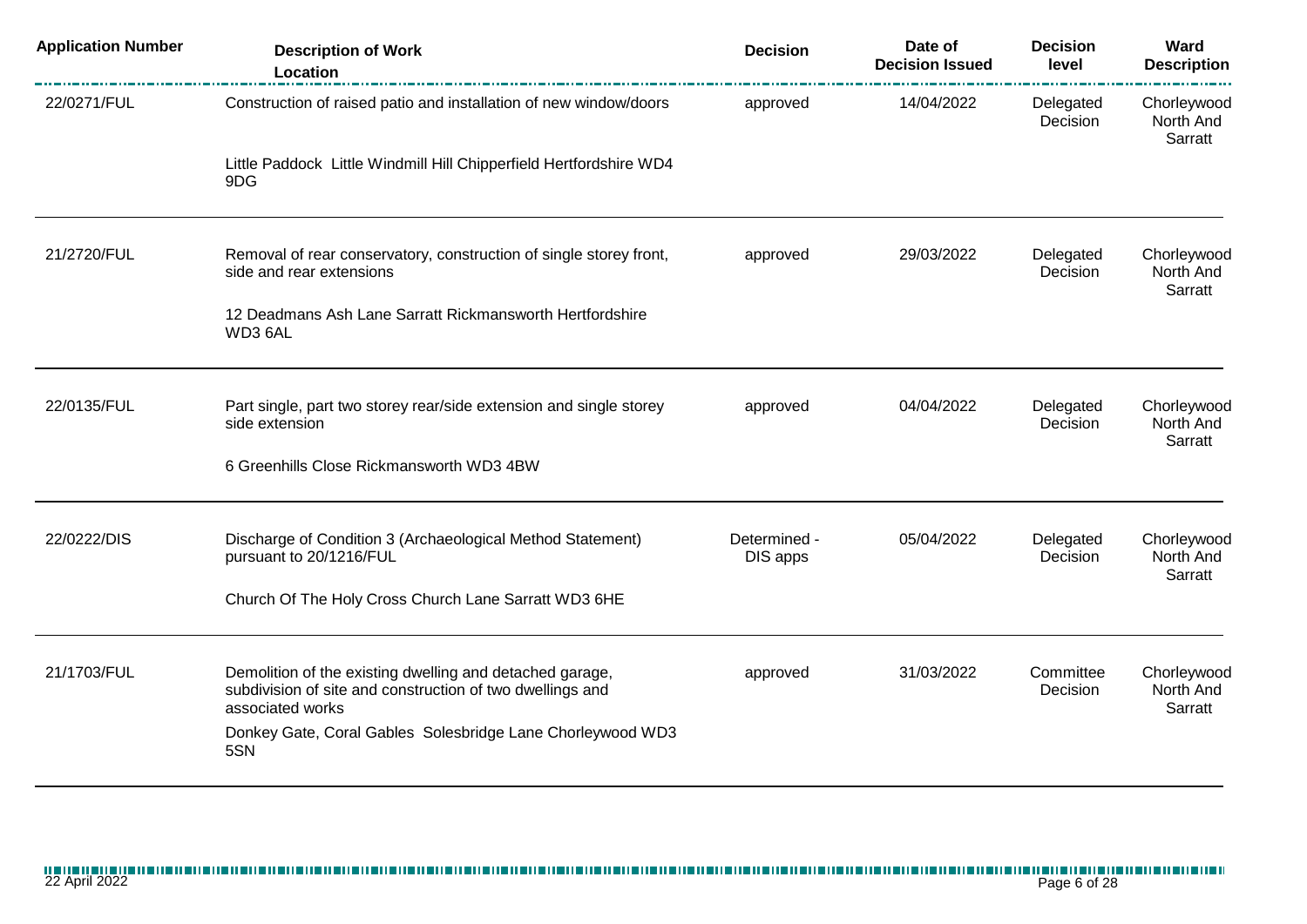| <b>Application Number</b> | <b>Description of Work</b><br>Location                                                                                                                                                                                                                                                                       | <b>Decision</b> | Date of<br><b>Decision Issued</b> | <b>Decision</b><br>level | Ward<br><b>Description</b>          |
|---------------------------|--------------------------------------------------------------------------------------------------------------------------------------------------------------------------------------------------------------------------------------------------------------------------------------------------------------|-----------------|-----------------------------------|--------------------------|-------------------------------------|
| 21/2869/FUL               | Demolition of existing garage, part single, part two storey rear<br>extension, first floor balcony, two storey side extension, part<br>single, part two storey front extension, replacement roof and<br>increase in ridge height and construction of detached garage to<br>front and alterations to driveway | refused         | 05/04/2022                        | Delegated<br>Decision    | Chorleywood<br>North And<br>Sarratt |
|                           | Holly Trees Trout Rise Loudwater WD3 4JR                                                                                                                                                                                                                                                                     |                 |                                   |                          |                                     |
| 22/0247/FUL               | Installation of solar panels to existing dwelling and ground<br>mounted solar panels adjacent to existing tennis court                                                                                                                                                                                       | refused         | 21/04/2022                        | Delegated<br>Decision    | Chorleywood<br>North And<br>Sarratt |
|                           | Windrush Common Road Chorleywood WD3 5LP                                                                                                                                                                                                                                                                     |                 |                                   |                          |                                     |
| 22/0240/PDE               | Prior Approval: Single storey rear extension (depth 4.5 metres,<br>maximum height 3.5 metres, maximum eaves height 3 metres)                                                                                                                                                                                 | no objection    | 28/03/2022                        | Delegated<br>Decision    | Chorleywood<br>North And<br>Sarratt |
|                           | 21 Orchard Drive Chorleywood Rickmansworth Hertfordshire<br>WD3 5QN                                                                                                                                                                                                                                          |                 |                                   |                          |                                     |
| 22/0413/NMA               | Non material amendment to planning permission 21/2463/FUL:                                                                                                                                                                                                                                                   | withdrawn       | 31/03/2022                        | Withdrawn                | Chorleywood<br>North And            |
|                           | Replacement of existing tile cladding with composite timber<br>cladding and external insulating render to brickwork                                                                                                                                                                                          |                 |                                   |                          | Sarratt                             |
|                           | 12 South Cottage Gardens Chorleywood Hertfordshire WD3 5EH                                                                                                                                                                                                                                                   |                 |                                   |                          |                                     |
| 21/1796/FUL               | Alterations to existing vehicular access points including alterations                                                                                                                                                                                                                                        | withdrawn       | 21/03/2022                        | Withdrawn                | Chorleywood                         |
|                           | to frontage consisting of addition of brick piers and low level front<br>boundary wall                                                                                                                                                                                                                       |                 |                                   |                          | North And<br>Sarratt                |
|                           | Paddock House 12 Chestnut Avenue Rickmansworth WD3 4HB                                                                                                                                                                                                                                                       |                 |                                   |                          |                                     |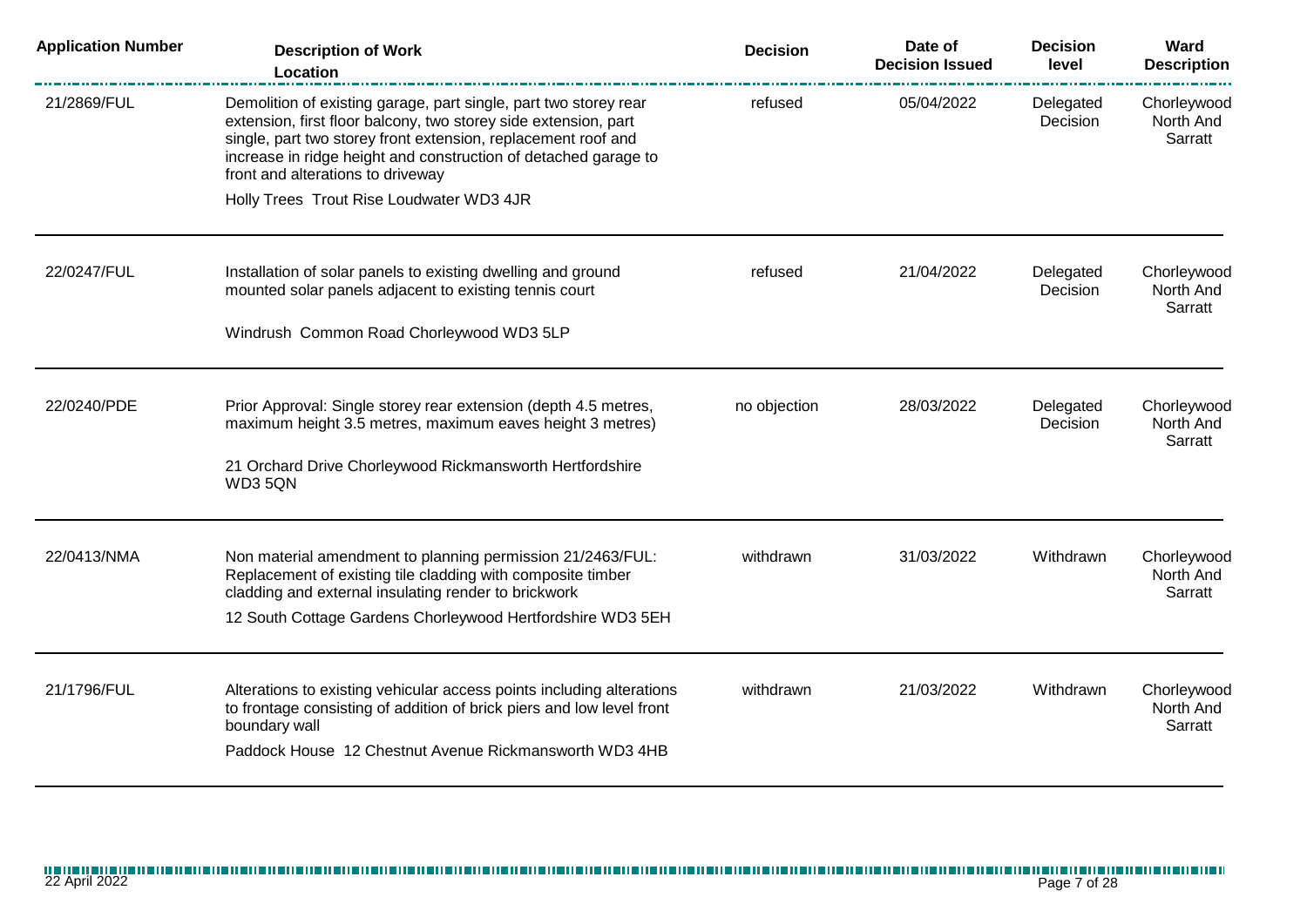| <b>Application Number</b> | <b>Description of Work</b><br>Location                                                                                                                                                                                                                                                       | <b>Decision</b> | Date of<br><b>Decision Issued</b> | <b>Decision</b><br>level | Ward<br><b>Description</b>          |
|---------------------------|----------------------------------------------------------------------------------------------------------------------------------------------------------------------------------------------------------------------------------------------------------------------------------------------|-----------------|-----------------------------------|--------------------------|-------------------------------------|
| 22/0036/FUL               | Demolition of existing dwelling and erection of new three-storey<br>replacement dwelling including attached single-storey garage,<br>detached single-storey ancillary leisure outbuilding to rear garden,<br>new vehicular access and alterations to frontage to accommodate<br>new driveway | approved        | 01/04/2022                        | Delegated<br>Decision    | Chorleywood<br>North And<br>Sarratt |
|                           | 88 Valley Road Rickmansworth WD3 4BJ                                                                                                                                                                                                                                                         |                 |                                   |                          |                                     |
| 22/0108/FUL               | Single storey rear extension                                                                                                                                                                                                                                                                 | refused         | 11/04/2022                        | Delegated<br>Decision    | Chorleywood<br>North And<br>Sarratt |
|                           | Pennyfields The Green Sarratt WD3 6AT                                                                                                                                                                                                                                                        |                 |                                   |                          |                                     |
| 22/0052/FUL               | Installation of hardstanding along the front amenity space to allow<br>off street parking                                                                                                                                                                                                    | refused         | 28/03/2022                        | Delegated<br>Decision    | Chorleywood<br>North And<br>Sarratt |
|                           | 14 Solesbridge Lane Chorleywood WD3 5SN                                                                                                                                                                                                                                                      |                 |                                   |                          |                                     |
| 22/0056/FUL               | Demolition of two-storey flank portion of dwelling and creation of<br>loft conversion including insertion of rear dormer windows and<br>rooflights and alterations to fenestration                                                                                                           | approved        | 21/03/2022                        | Delegated<br>Decision    | Chorleywood<br>North And<br>Sarratt |
|                           | Red House Dog Kennel Lane Chorleywood WD3 5EL                                                                                                                                                                                                                                                |                 |                                   |                          |                                     |
| 22/0070/PDNE              | Permitted Development Notice: Installation of solar PV panels to<br>warehouse roof                                                                                                                                                                                                           | approved        | 30/03/2022                        | Delegated<br>Decision    | Chorleywood<br>North And<br>Sarratt |
|                           | The Tropical Marine Centre Solesbridge Lane Chorleywood<br>Rickmansworth Hertfordshire WD3 5SX                                                                                                                                                                                               |                 |                                   |                          |                                     |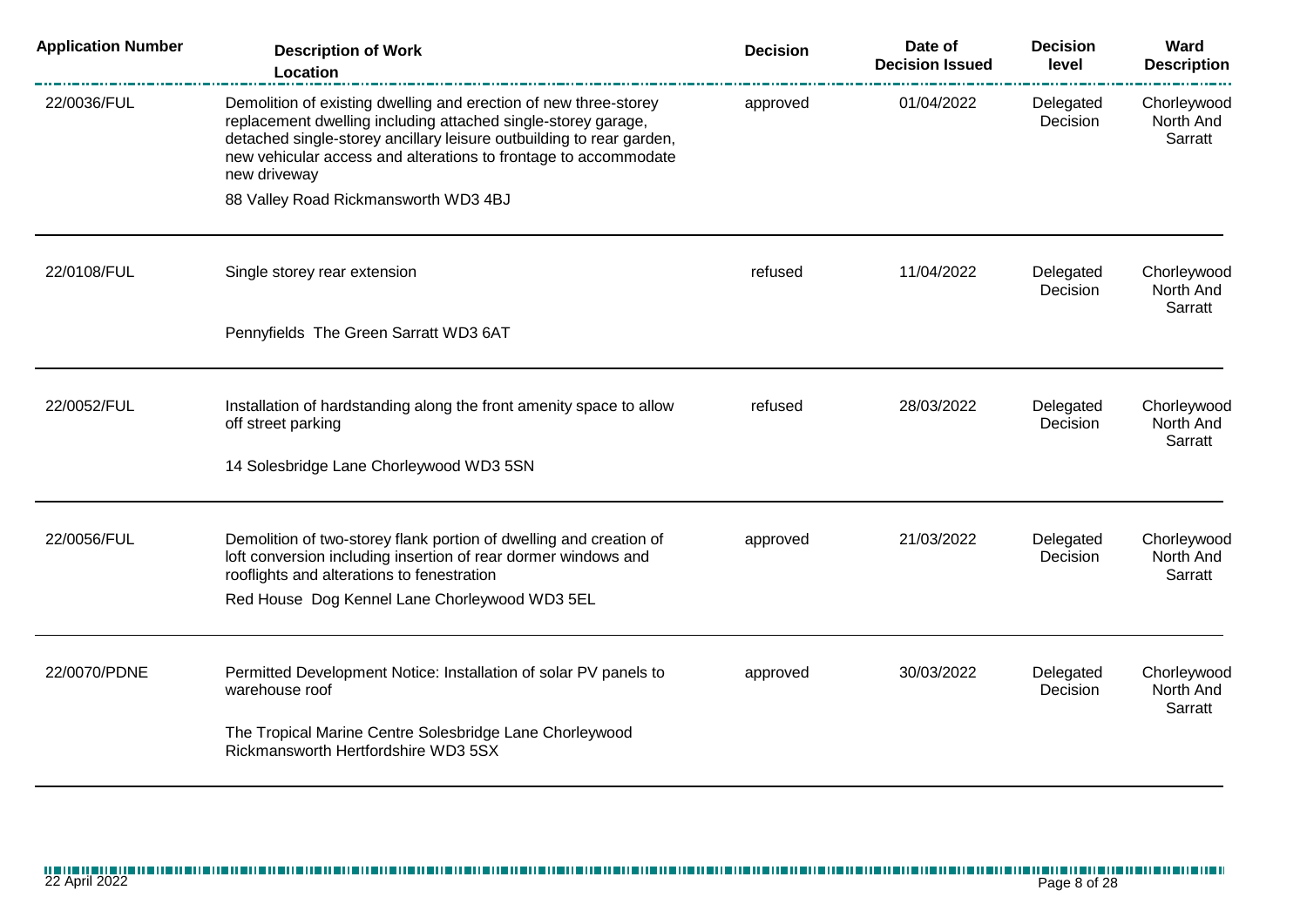| <b>Application Number</b> | <b>Description of Work</b><br>Location                                                                                                                                                               | <b>Decision</b> | Date of<br><b>Decision Issued</b> | <b>Decision</b><br>level                | Ward<br><b>Description</b>              |
|---------------------------|------------------------------------------------------------------------------------------------------------------------------------------------------------------------------------------------------|-----------------|-----------------------------------|-----------------------------------------|-----------------------------------------|
| 22/0246/PDA               | Prior Notification: Change of use of agricultural building to a single<br>dwelling with operational works to building and associated<br>curtilage                                                    | refused         | 28/03/2022                        | Delegated<br>Decision                   | Chorleywood<br>South And<br>Maple Cross |
|                           | Bullsland Farm Bullsland Lane Chorleywood Rickmansworth<br>Hertfordshire WD3 5BG                                                                                                                     |                 |                                   |                                         |                                         |
| 22/0262/RSP               | Part Retrospective: Construction of outbuilding<br>approved                                                                                                                                          | 12/04/2022      | Delegated<br>Decision             | Chorleywood<br>South And<br>Maple Cross |                                         |
|                           | Little Oaks Shire Lane Chorleywood Hertfordshire WD3 5NT                                                                                                                                             |                 |                                   |                                         |                                         |
| 22/0204/FUL               | Two storey rear extension exceeding existing ridge height,<br>conversion of garage into habitable room, alterations to<br>fenestration including replacement windows and hardstanding to<br>frontage | approved        | 07/04/2022                        | Delegated<br>Decision                   | Chorleywood<br>South And<br>Maple Cross |
|                           | 47 Blacketts Wood Drive Chorleywood Hertfordshire WD3 5PY                                                                                                                                            |                 |                                   |                                         |                                         |
| 21/2675/RSP               | Retrospective: Erection of Single Storey Garden Outbuilding                                                                                                                                          | approved        |                                   | Committee<br>Decision                   | Chorleywood<br>South And<br>Maple Cross |
|                           | 4 Waterfield Heronsgate WD3 5BS                                                                                                                                                                      |                 |                                   |                                         |                                         |
| 22/0178/FUL               | Single storey rear extension, new roof to existing rear and side<br>extension and internal alterations                                                                                               | approved        | 07/04/2022                        | Delegated<br>Decision                   | Chorleywood<br>South And<br>Maple Cross |
|                           | Mareg 58 Blacketts Wood Drive Chorleywood Hertfordshire WD3<br>5QH                                                                                                                                   |                 |                                   |                                         |                                         |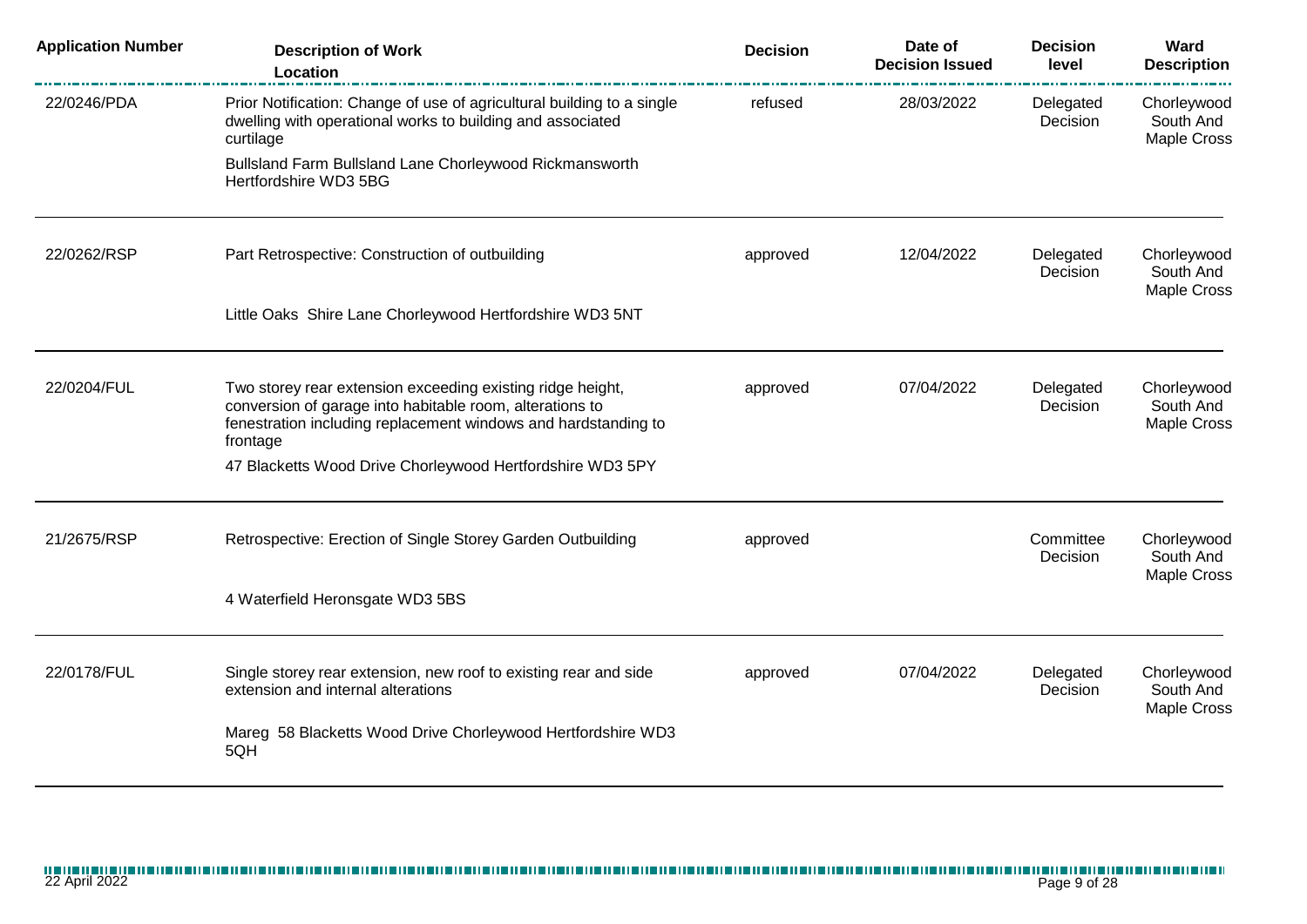| Location                                                                                                                                                                                                                                                 |                                              | <b>Decision Issued</b> | level                 | Ward<br><b>Description</b>                     |
|----------------------------------------------------------------------------------------------------------------------------------------------------------------------------------------------------------------------------------------------------------|----------------------------------------------|------------------------|-----------------------|------------------------------------------------|
| Single storey front and rear/side extension                                                                                                                                                                                                              | approved                                     | 13/04/2022             | Delegated<br>Decision | Chorleywood<br>South And<br><b>Maple Cross</b> |
| 19B Heronsgate Road Chorleywood Hertfordshire WD3 5BN                                                                                                                                                                                                    |                                              |                        |                       |                                                |
| Retrospective: Installation of air-conditioning unit to the rear of the<br>house at first floor level                                                                                                                                                    | approved                                     | 13/04/2022             | Delegated<br>Decision | Chorleywood<br>South And<br><b>Maple Cross</b> |
| Orchard House 11 Berks Hill Chorleywood WD3 5AG                                                                                                                                                                                                          |                                              |                        |                       |                                                |
| Variation of Condition 2 (Approved Plan Numbers) of planning<br>permission 21/0264/FUL to amend external finish of extension to<br>facing brickwork and to allow for increase in the width of the patio<br>up to flank boundary and insertion of fencing | approved                                     | 08/04/2022             | Delegated<br>Decision | Chorleywood<br>South And<br><b>Maple Cross</b> |
| Orchard House 11 Berks Hill Chorleywood WD3 5AG                                                                                                                                                                                                          |                                              |                        |                       |                                                |
| Variation of Condition 2 (Approved Plan Numbers) of planning<br>permission 21/0264/FUL to allow for increase in the width of the<br>patio up to flank boundary and insertion of fencing<br>Orchard House 11 Berks Hill Chorleywood WD3 5AG               | withdrawn                                    | 29/03/2022             | Withdrawn             | Chorleywood<br>South And<br>Maple Cross        |
|                                                                                                                                                                                                                                                          |                                              |                        |                       |                                                |
| Demolition of existing dwelling and construction of two storey<br>dwelling with roof accommodation served by rear recessed<br>dormer/balcony, rooflights and first floor rear balcony                                                                    | refused                                      | 01/04/2022             | Delegated<br>Decision | Chorleywood<br>South And<br>Maple Cross        |
|                                                                                                                                                                                                                                                          | Willows 62 Clements Road Chorleywood WD3 5JT |                        |                       |                                                |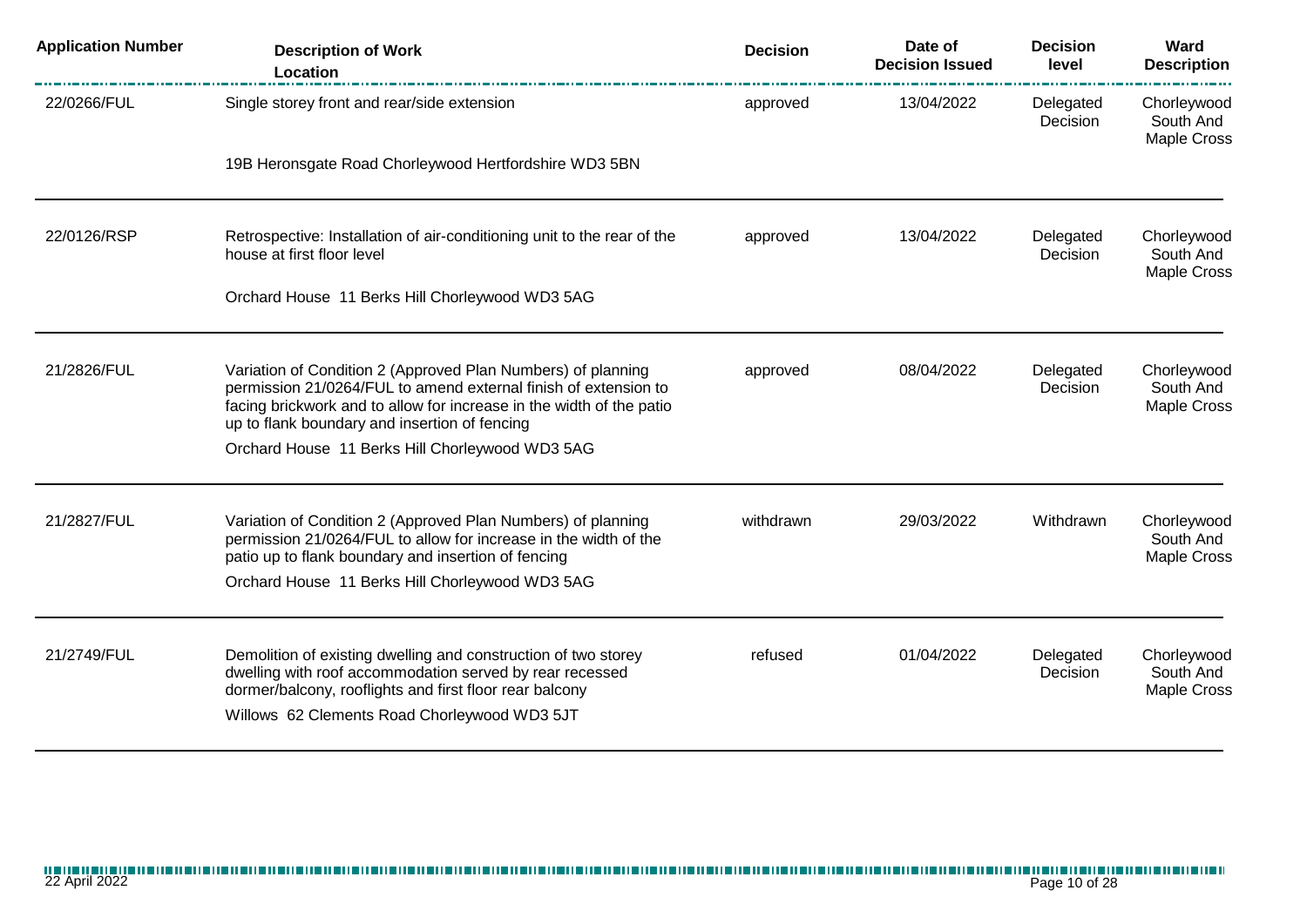| <b>Application Number</b> | <b>Description of Work</b><br>Location                                                                                                                                                                                | <b>Decision</b> | Date of<br><b>Decision Issued</b> | <b>Decision</b><br>level | Ward<br><b>Description</b>                     |
|---------------------------|-----------------------------------------------------------------------------------------------------------------------------------------------------------------------------------------------------------------------|-----------------|-----------------------------------|--------------------------|------------------------------------------------|
| 22/0041/FUL               | Part single and part two storey rear extension                                                                                                                                                                        | approved        | 23/03/2022                        | Delegated<br>Decision    | Chorleywood<br>South And<br><b>Maple Cross</b> |
|                           | 138 Denham Way Maple Cross WD3 9SP                                                                                                                                                                                    |                 |                                   |                          |                                                |
| 22/0144/RSP               | Retrospective: Change of use from agricultural land to a<br>commercial car park, with associated landscaping.                                                                                                         | withdrawn       | 11/04/2022                        | Withdrawn                | Chorleywood<br>South And<br><b>Maple Cross</b> |
|                           | Land To The North Of Red Cottages Old Uxbridge Road<br>Rickmansworth WD3 9XU                                                                                                                                          |                 |                                   |                          |                                                |
| 22/0580/NMA               | Non material amendment to planning permission 21/1186/FUL:<br>Installation of an Air Source Heat Pump to the two dwellings.                                                                                           | approved        | 22/04/2022                        | Delegated<br>Decision    | Chorleywood<br>South And<br><b>Maple Cross</b> |
|                           | Hazlemere 42 Quickley Lane Chorleywood Hertfordshire WD3<br>5AF                                                                                                                                                       |                 |                                   |                          |                                                |
| 22/0032/FUL               | Conversion of garage into habitable accommodation                                                                                                                                                                     | approved        | 28/03/2022                        | Delegated<br>Decision    | Chorleywood<br>South And<br><b>Maple Cross</b> |
|                           | 69 Franklins Maple Cross WD3 9SY                                                                                                                                                                                      |                 |                                   |                          |                                                |
| 22/0112/FUL               | Two storey front extension with bay window and porch canopy,<br>garage conversion and internal alterations including rear lantern<br>roof light in existing flat roof<br>50 Carpenters Wood Drive Chorleywood WD3 5RJ | approved        | 21/04/2022                        | Delegated<br>Decision    | Chorleywood<br>South And<br><b>Maple Cross</b> |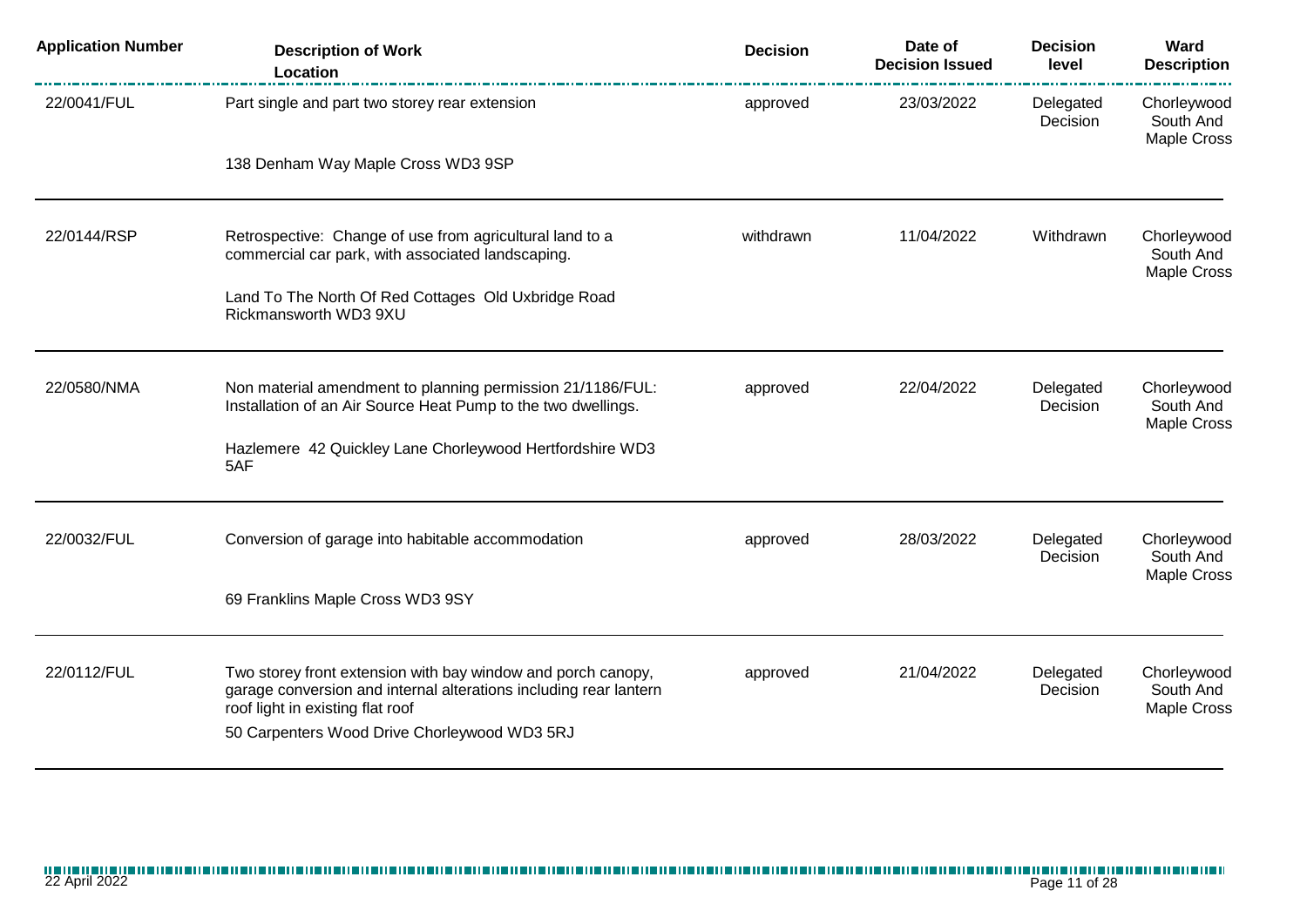| <b>Application Number</b> | <b>Description of Work</b><br>Location                                                                                                                                                                                                                                                                                       | <b>Decision</b>          | Date of<br><b>Decision Issued</b> | <b>Decision</b><br>level | Ward<br><b>Description</b>                     |
|---------------------------|------------------------------------------------------------------------------------------------------------------------------------------------------------------------------------------------------------------------------------------------------------------------------------------------------------------------------|--------------------------|-----------------------------------|--------------------------|------------------------------------------------|
| 22/0127/CLPD              | Certificate of Lawfulness Proposed Development: First floor rear<br>extension and insertion of rooflight in flank roofslope                                                                                                                                                                                                  | refused                  | 23/03/2022                        | Delegated<br>Decision    | Chorleywood<br>South And<br><b>Maple Cross</b> |
|                           | 112 Whitelands Avenue Chorleywood WD3 5RG                                                                                                                                                                                                                                                                                    |                          |                                   |                          |                                                |
| 22/0047/FUL               | Demolition of existing garage and upvc canopy and construction<br>of two storey side/rear extension for provision of 3-bedroom two<br>storey dwelling with associated parking to rear; addition of a<br>ground floor storage area with WC for existing shop; rear/side<br>extension to existing two-bedroom first floor flat | withdrawn                | 04/04/2022                        | Withdrawn                | <b>Dickinsons</b>                              |
|                           | 12 Scots Hill Croxley Green WD3 3AD                                                                                                                                                                                                                                                                                          |                          |                                   |                          |                                                |
| 22/0148/FUL               | Demolition of existing garage and construction of single storey<br>front and side extension                                                                                                                                                                                                                                  | approved                 | 01/04/2022                        | Delegated<br>Decision    | <b>Dickinsons</b>                              |
|                           | 43 Harvey Road Croxley Green Rickmansworth Hertfordshire<br>WD3 3BS                                                                                                                                                                                                                                                          |                          |                                   |                          |                                                |
| 22/0329/CLPD              | Certificate of Lawfulness Proposed Development: Loft conversion<br>including hip to gable extension, rear dormer window, front<br>rooflights and removal of chimney                                                                                                                                                          | approved                 | 21/04/2022                        | Delegated<br>Decision    | <b>Dickinsons</b>                              |
|                           | 63 Oakleigh Drive Croxley Green Hertfordshire WD3 3EE                                                                                                                                                                                                                                                                        |                          |                                   |                          |                                                |
| 22/0205/DIS               | Discharge of Condition 3 (Materials) pursuant to planning<br>permission 21/1210/FUL<br>268 Baldwins Lane Croxley Green Hertfordshire WD3 3LG                                                                                                                                                                                 | Determined -<br>DIS apps | 28/03/2022                        | Delegated<br>Decision    | <b>Dickinsons</b>                              |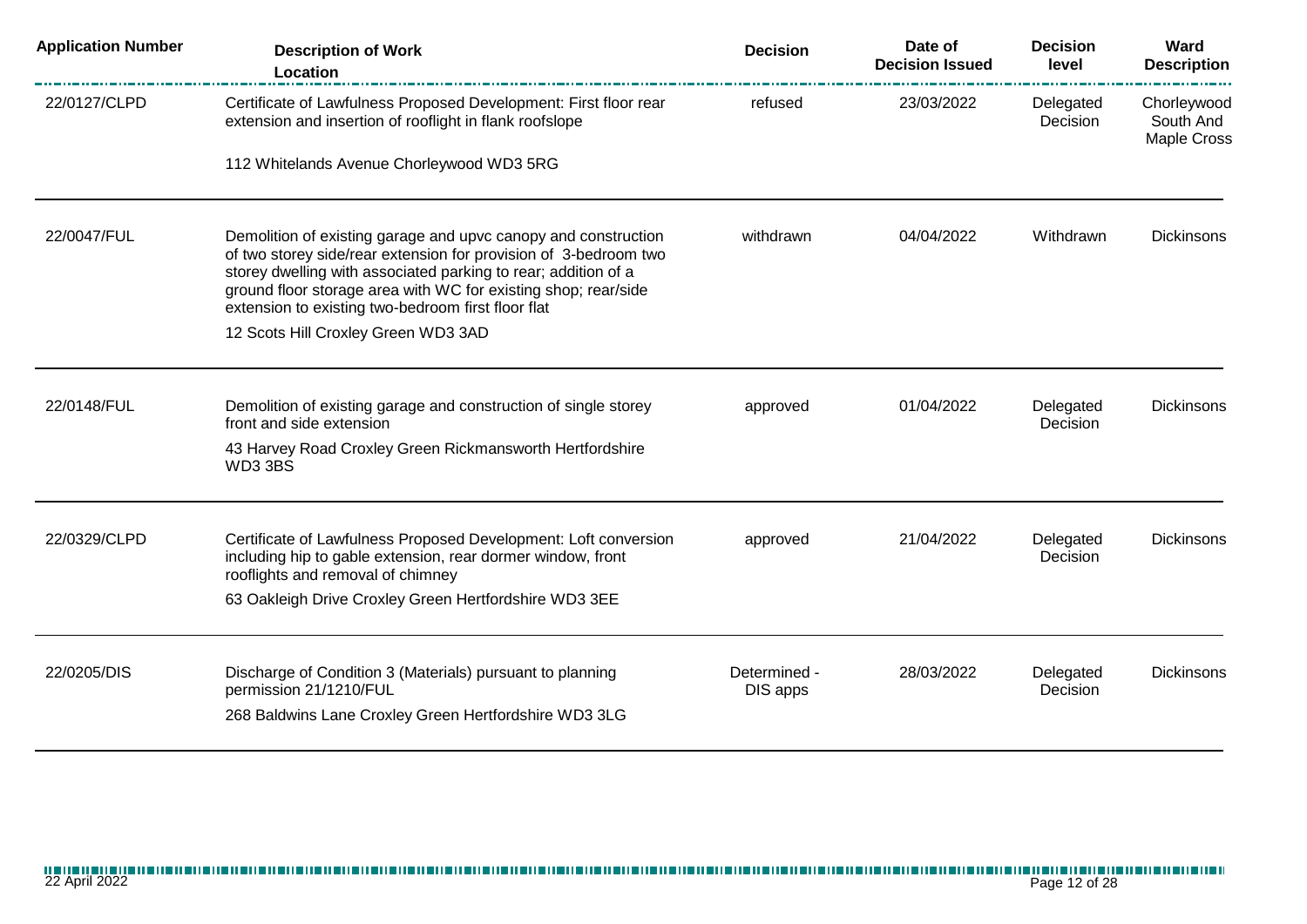| <b>Application Number</b> | <b>Description of Work</b><br>Location                                                                                                                                                                                                                                 | <b>Decision</b>          | Date of<br><b>Decision Issued</b> | <b>Decision</b><br>level | Ward<br><b>Description</b> |
|---------------------------|------------------------------------------------------------------------------------------------------------------------------------------------------------------------------------------------------------------------------------------------------------------------|--------------------------|-----------------------------------|--------------------------|----------------------------|
| 22/0574/NMA               | Non material amendment to planning permission 21/2568/FUL:<br>Alteration to fenestration, a buttress replacing the chimney,<br>extension to pantry, alterations to balcony, roof alterations to side<br>projection, relocation of rooflights and internal alterations. | approved                 | 22/04/2022                        | Delegated<br>Decision    | <b>Dickinsons</b>          |
|                           | 73 Copthorne Road Croxley Green Hertfordshire WD3 4AH                                                                                                                                                                                                                  |                          |                                   |                          |                            |
| 22/0195/FUL               | Conversion of garage to habitable accommodation, insertion of<br>new windows and rooflights and internal alterations                                                                                                                                                   | approved                 | 06/04/2022                        | Delegated<br>Decision    | <b>Dickinsons</b>          |
|                           | 1 Hazelwood Road Croxley Green Hertfordshire WD3 3EA                                                                                                                                                                                                                   |                          |                                   |                          |                            |
| 22/0322/DIS               | Discharge of Condition 2 (Parking) and Condition 3 (Refuse)<br>pursuant to application 21/0071/PDL                                                                                                                                                                     | Determined -<br>DIS apps | 21/04/2022                        | Delegated<br>Decision    | Dickinsons                 |
|                           | 150 Watford Road Croxley Green Hertfordshire WD3 3BZ                                                                                                                                                                                                                   |                          |                                   |                          |                            |
| 22/0459/CLPD              | Certificate of Lawfulness Proposed Development: Single storey<br>rear extension                                                                                                                                                                                        | approved                 |                                   | Delegated<br>Decision    | <b>Dickinsons</b>          |
|                           | 69 Byewaters Croxley Green Hertfordshire WD18 8WH                                                                                                                                                                                                                      |                          |                                   |                          |                            |
| 22/0174/FUL               | Single storey side and rear extensions, removal of chimney and<br>alterations to fenestration                                                                                                                                                                          | approved                 | 11/04/2022                        | Delegated<br>Decision    | <b>Dickinsons</b>          |
|                           | 8 Frankland Road Croxley Green Hertfordshire WD3 3AU                                                                                                                                                                                                                   |                          |                                   |                          |                            |
| 22/0351/CLPD              | Certificate of Lawfulness Proposed Development: Demolition of<br>existing garage and construction of outbuilding                                                                                                                                                       | approved                 |                                   | Delegated<br>Decision    | <b>Dickinsons</b>          |
|                           | 11 Berkeley Court Mayfare Croxley Green Hertfordshire WD3<br>3DF                                                                                                                                                                                                       |                          |                                   |                          |                            |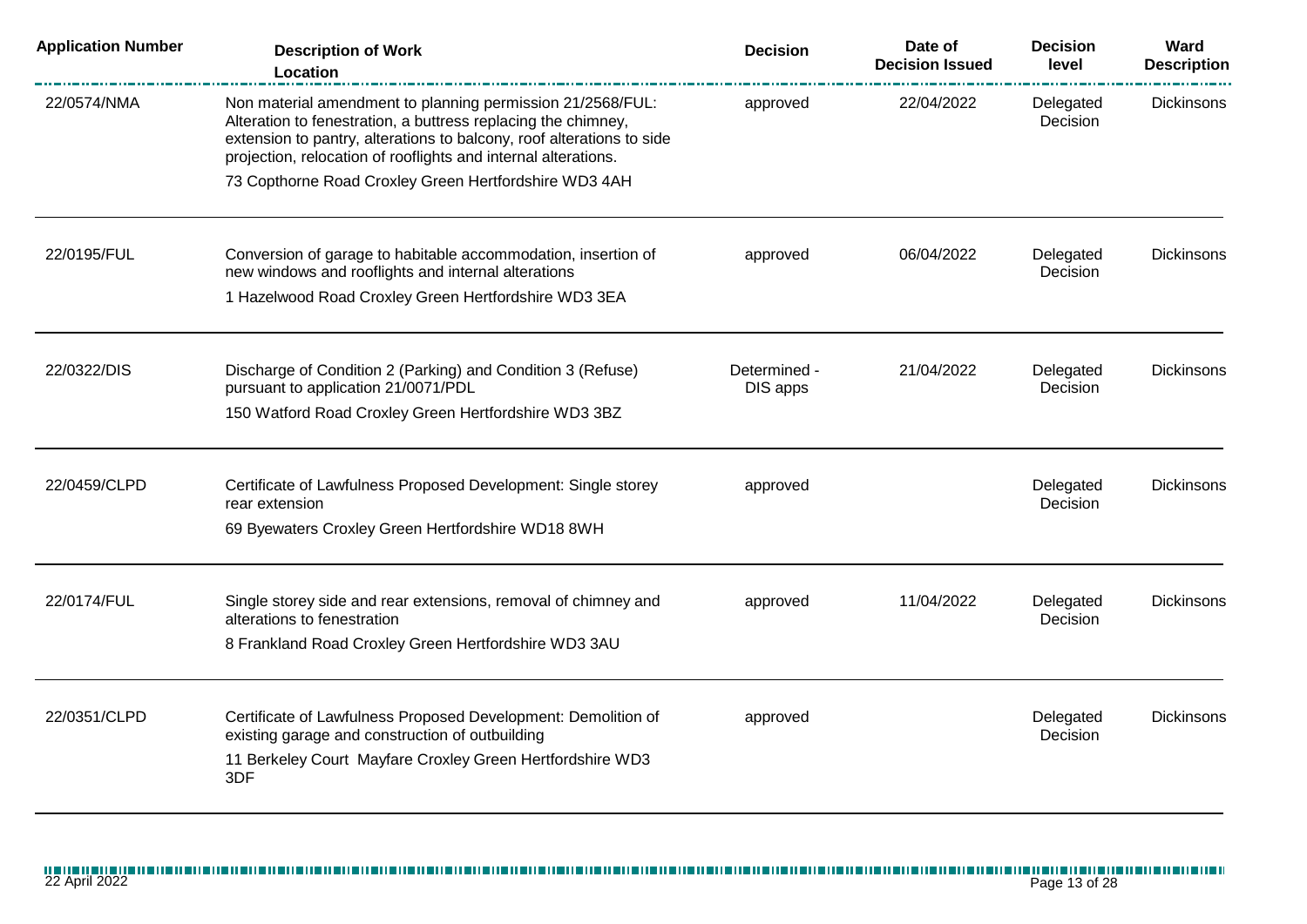| <b>Application Number</b> | <b>Description of Work</b><br>Location                                                                                                                                                                                                                                                                                                                                                         | <b>Decision</b> | Date of<br><b>Decision Issued</b> | <b>Decision</b><br>level | Ward<br><b>Description</b> |
|---------------------------|------------------------------------------------------------------------------------------------------------------------------------------------------------------------------------------------------------------------------------------------------------------------------------------------------------------------------------------------------------------------------------------------|-----------------|-----------------------------------|--------------------------|----------------------------|
| 22/0104/FUL               | Loft conversion including roof alterations to form gable end, front<br>rooflights and rear dormers, provision of new roof form to existing<br>rear conservatory and alterations to fenestration detail                                                                                                                                                                                         | approved        | 05/04/2022                        | Delegated<br>Decision    | <b>Dickinsons</b>          |
|                           | The Laurels 14 Green Lane Croxley Green Rickmansworth<br>Hertfordshire WD3 3HR                                                                                                                                                                                                                                                                                                                 |                 |                                   |                          |                            |
| 22/0040/FUL               | Removal of rear conservatory and construction of single storey<br>rear extension and installation of heat pump                                                                                                                                                                                                                                                                                 | approved        | 06/04/2022                        | Delegated<br>Decision    | Dickinsons                 |
|                           | 119 Windmill Drive Croxley Green WD3 3FB                                                                                                                                                                                                                                                                                                                                                       |                 |                                   |                          |                            |
| 22/0286/FUL               | Single storey rear extension including alterations to roof of<br>existing extension                                                                                                                                                                                                                                                                                                            | approved        |                                   | Delegated<br>Decision    | <b>Dickinsons</b>          |
|                           | 3 Dorrofield Close Croxley Green Hertfordshire WD3 3RZ                                                                                                                                                                                                                                                                                                                                         |                 |                                   |                          |                            |
| 22/0120/ADV               | Installation of signage to include an internally illuminated fascia<br>sign, 1 set of welcome letters to the front elevation, two internally<br>illuminated free-standing signs, two externally illuminated free -<br>standing signs and one free-standing non illuminated sign, oval<br>fascia sign, 3x post mounted corex signs, 1x set of welcome<br>letters, 1x post mounted parking signs | approved        | 28/03/2022                        | Delegated<br>Decision    | <b>Dickinsons</b>          |
|                           | Harvester Watford Road Croxley Green WD3 3RX                                                                                                                                                                                                                                                                                                                                                   |                 |                                   |                          |                            |
| 22/0407/FUL               | Loft conversion including hip to gable roof alteration; removal of<br>chimney stack; insertion of second floor flank window, front and<br>rear dormers and rooflights                                                                                                                                                                                                                          | approved        |                                   | Delegated<br>Decision    | <b>Dickinsons</b>          |
|                           | 18 Bateman Road Croxley Green WD3 3BL                                                                                                                                                                                                                                                                                                                                                          |                 |                                   |                          |                            |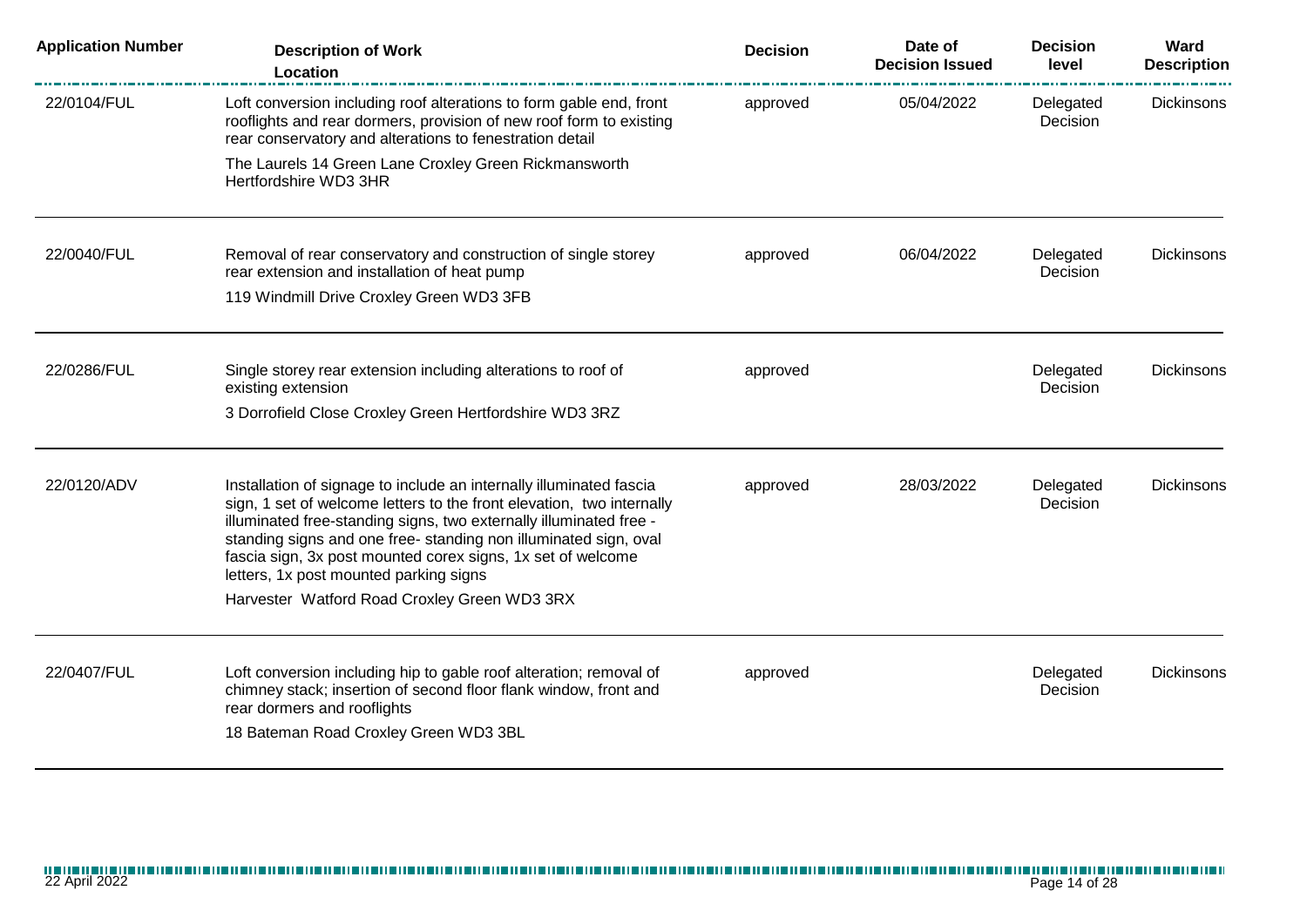| <b>Application Number</b> | <b>Description of Work</b><br>Location                                                                                                                                                                                                                                                                                                                              | <b>Decision</b> | Date of<br><b>Decision Issued</b> | <b>Decision</b><br>level | Ward<br><b>Description</b> |
|---------------------------|---------------------------------------------------------------------------------------------------------------------------------------------------------------------------------------------------------------------------------------------------------------------------------------------------------------------------------------------------------------------|-----------------|-----------------------------------|--------------------------|----------------------------|
| 21/2860/RSP               | Part-retrospective: Ground and lower ground floor side and rear<br>extension, loft conversion including insertion of rear dormer<br>window, front rooflights, alterations to fenestration, rendering of<br>property and extensions to softcast render, alterations to existing<br>rear terrace, new external rear stairs to garden level and new<br>raised planters | approved        | 29/03/2022                        | Committee<br>Decision    | <b>Dickinsons</b>          |
|                           | 23 Copthorne Road Croxley Green Rickmansworth Hertfordshire<br>WD34AB                                                                                                                                                                                                                                                                                               |                 |                                   |                          |                            |
| 22/0200/FUL               | Single storey front extension                                                                                                                                                                                                                                                                                                                                       | approved        | 06/04/2022                        | Delegated                | Dickinsons                 |
|                           | 112 Valley Walk Croxley Green Hertfordshire WD3 3TG                                                                                                                                                                                                                                                                                                                 |                 |                                   | Decision                 |                            |
| 22/0121/FUL               | Single storey rear extension                                                                                                                                                                                                                                                                                                                                        | approved        | 25/03/2022                        | Delegated                | Durrants                   |
|                           | 35 Springfield Close Croxley Green Rickmansworth Hertfordshire<br>WD3 3HG                                                                                                                                                                                                                                                                                           |                 |                                   | Decision                 |                            |
| 22/0209/PDE               | Prior Approval: Single storey rear extension (maximum depth 3.90)<br>metres, maximum height 3.726 metres, maximum eaves height 3<br>metres)                                                                                                                                                                                                                         | no objection    | 28/03/2022                        | Delegated<br>Decision    | Durrants                   |
|                           | 56 Winton Drive Croxley Green Rickmansworth Hertfordshire<br>WD3 3RD                                                                                                                                                                                                                                                                                                |                 |                                   |                          |                            |
| 22/0277/FUL               | Demolition of existing single storey rear extension and<br>construction of new single storey rear extension and alterations to<br>fenestration                                                                                                                                                                                                                      | approved        | 13/04/2022                        | Delegated<br>Decision    | Durrants                   |
|                           | 50 Winton Drive Croxley Green Hertfordshire WD3 3RD                                                                                                                                                                                                                                                                                                                 |                 |                                   |                          |                            |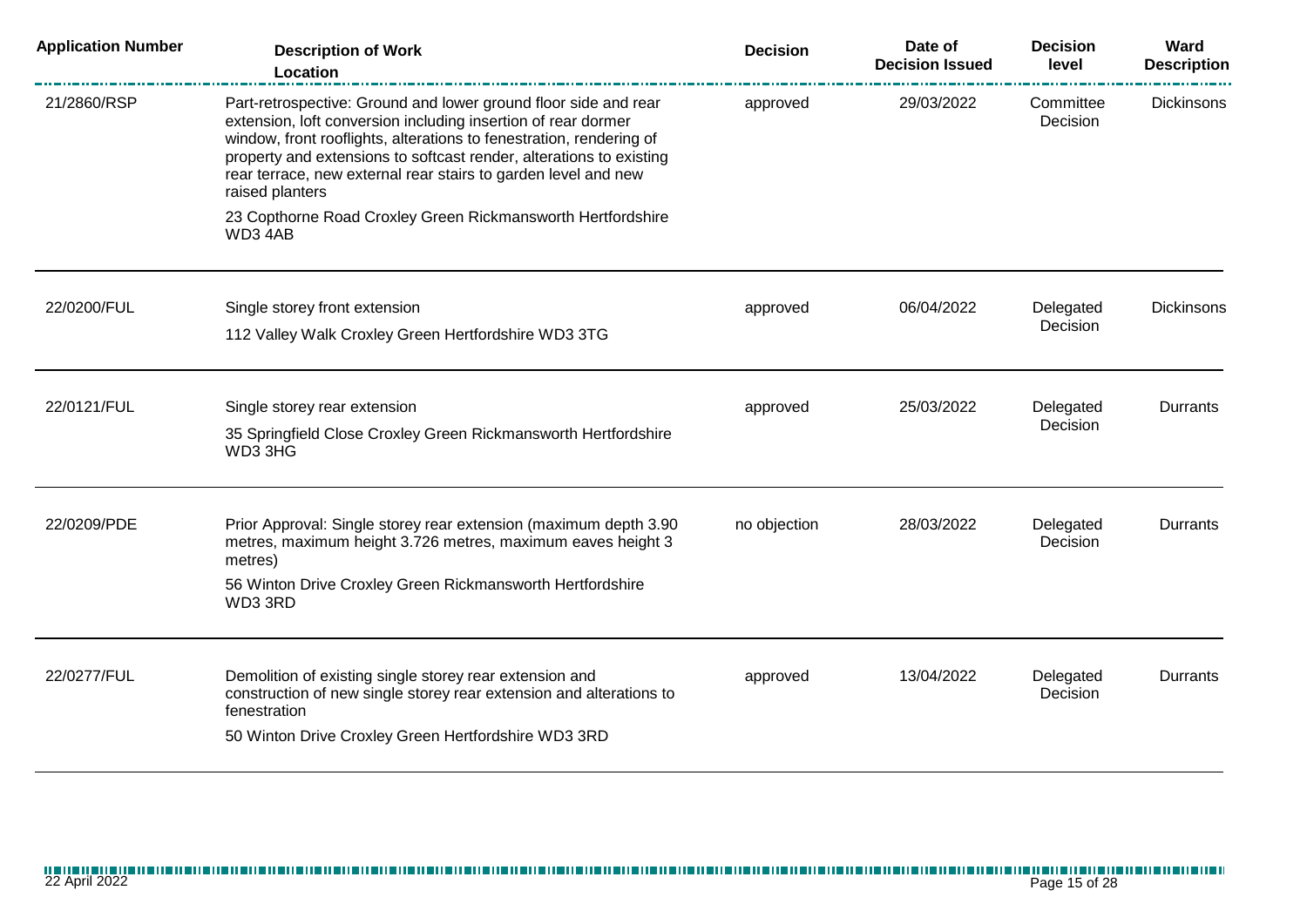| <b>Application Number</b> | <b>Description of Work</b><br>Location                                                                                   | <b>Decision</b> | Date of<br><b>Decision Issued</b> | <b>Decision</b><br>level | Ward<br><b>Description</b> |
|---------------------------|--------------------------------------------------------------------------------------------------------------------------|-----------------|-----------------------------------|--------------------------|----------------------------|
| 22/0050/FUL               | Part single, part two storey rear extension, insertion of rooflights,<br>front porch and associated alterations          | approved        | 25/03/2022                        | Delegated<br>Decision    | Durrants                   |
|                           | 68 Durrants Drive Croxley Green WD3 3NS                                                                                  |                 |                                   |                          |                            |
| 22/0299/FUL               | Single storey front extension                                                                                            | approved        | 14/04/2022                        | Delegated                | Durrants                   |
|                           | 207 Baldwins Lane Croxley Green Rickmansworth Hertfordshire<br>WD3 3LH                                                   |                 |                                   | Decision                 |                            |
| 21/2729/FUL               | Installation of vehicular crossover and creation of driveway and                                                         | approved        | 04/04/2022                        | Delegated<br>Decision    | Gade Valley                |
|                           | associated works including retaining walls, steps and excavation<br>55 Primrose Hill Kings Langley Hertfordshire WD4 8HZ |                 |                                   |                          |                            |
| 22/0207/CLPD              | Certificate of Lawfulness Proposed Development: Loft conversion<br>including rear dormer and front rooflights            | approved        | 07/04/2022                        | Delegated<br>Decision    | Gade Valley                |
|                           | 7 Raymond Close Abbots Langley Hertfordshire WD5 0HG                                                                     |                 |                                   |                          |                            |
| 22/0169/FUL               | Single storey rear/side extension and enlargement of porch with                                                          | approved        | 07/04/2022                        | Delegated                | Gade Valley                |
|                           | pitch roof<br>1 High Acres Abbots Langley Hertfordshire WD5 0JB                                                          |                 |                                   | Decision                 |                            |
| 21/2933/FUL               | Construction of vehicle cross over and dropped kerb, creation of                                                         | refused         | 31/03/2022                        | Delegated                | Gade Valley                |
|                           | driveway and associated works including retaining walls, steps<br>and excavation                                         |                 |                                   | Decision                 |                            |
|                           | 45 Primrose Hill Kings Langley WD4 8HZ                                                                                   |                 |                                   |                          |                            |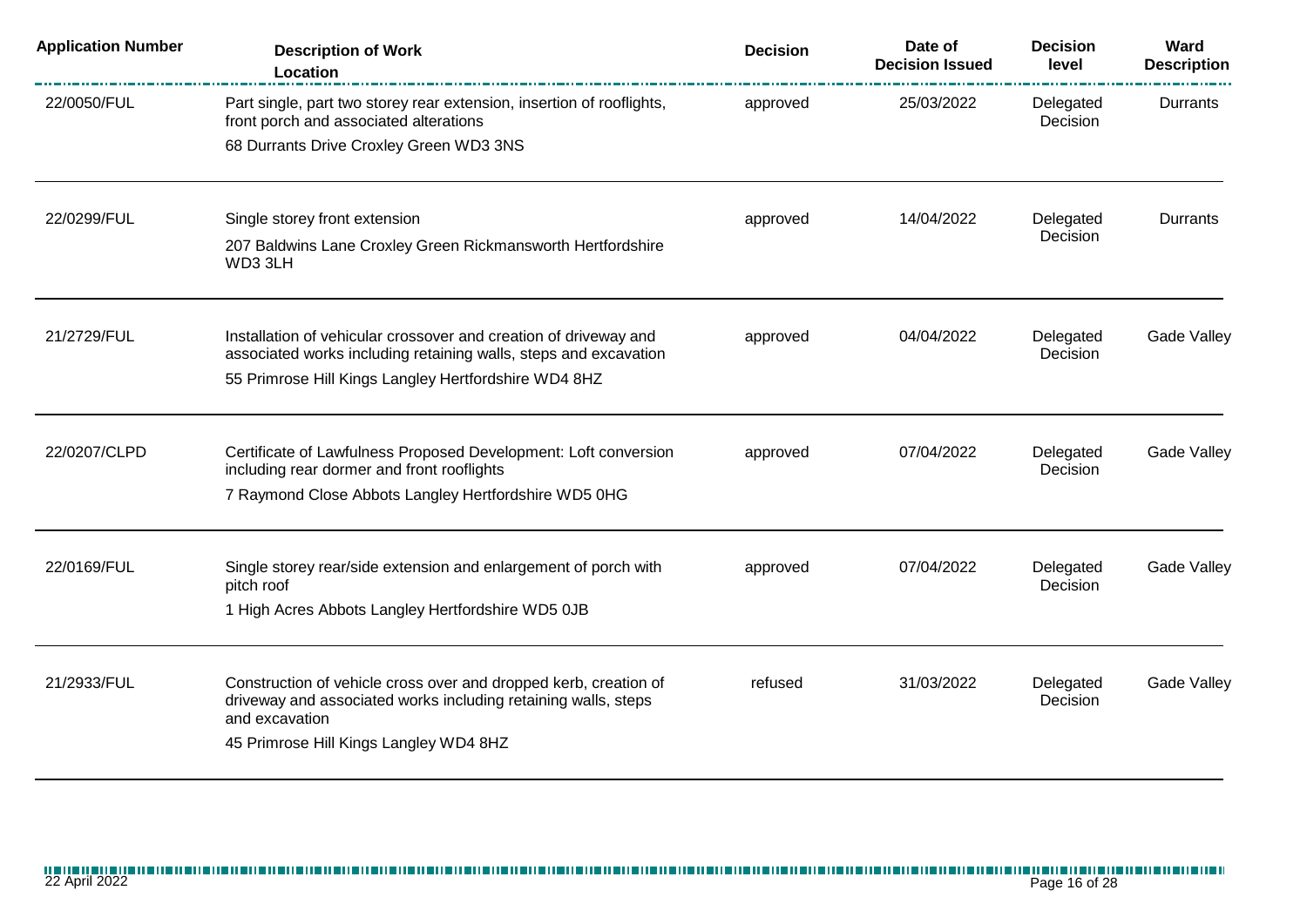| <b>Application Number</b> | <b>Description of Work</b><br>Location                                                                                                                                                                                                                                                                                                                                                                                                                | <b>Decision</b>          | Date of<br><b>Decision Issued</b> | <b>Decision</b><br>level | Ward<br><b>Description</b> |
|---------------------------|-------------------------------------------------------------------------------------------------------------------------------------------------------------------------------------------------------------------------------------------------------------------------------------------------------------------------------------------------------------------------------------------------------------------------------------------------------|--------------------------|-----------------------------------|--------------------------|----------------------------|
| 22/0088/CLPD              | Certificate of Lawfulness Proposed Use: Use of the ground floor<br>premises as a restaurant/cafe (Class Use E)<br>109 Primrose Hill Kings Langley WD4 8HX                                                                                                                                                                                                                                                                                             | approved                 | 29/03/2022                        | Delegated<br>Decision    | <b>Gade Valley</b>         |
| 22/0136/ADV               | Advertisement Consent: Erection of non-illuminated signage<br>Premier Works Primrose Hill Kings Langley WD4 8HR                                                                                                                                                                                                                                                                                                                                       | approved                 | 25/03/2022                        | Delegated<br>Decision    | <b>Gade Valley</b>         |
| 22/0152/CWC               | Confirmation of compliance with conditions pursuant to<br>14/1168/FUL (Demolition of 24 flats, shop and community building<br>and removal of garages and creation of 56 new 1, 2 and 3 bed<br>homes consisting of two to three storey buildings together with<br>new shop, community facilities including community gardens,<br>parking, landscaping and alterations to main carriageway)<br>Boundary Way Combined Site Garston Watford Hertfordshire | Determined -<br>DIS apps | 29/03/2022                        | Delegated<br>Decision    | Leavesden                  |
| 22/0264/RSP               | Part retrospective: Conversion of garage including alterations to<br>fenestration, rear patio doors and enlargement of front driveway.<br>93 Offord Grove Leavesden Hertfordshire WD25 7NF                                                                                                                                                                                                                                                            | approved                 | 13/04/2022                        | Delegated<br>Decision    | Leavesden                  |
| 22/0361/DIS               | Discharge of Conditions 5 (Driveway) and Condition 7 (Boundary<br>Treatment) pursuant to planning permission 20/0607/FUL<br>28 Chapel Close Watford Hertfordshire WD25 7AR                                                                                                                                                                                                                                                                            | Determined -<br>DIS apps | 21/04/2022                        | Delegated<br>Decision    | Leavesden                  |
| 22/0080/FUL               | Single storey rear extension<br>20 Abbey Drive Abbots Langley Hertfordshire WD5 0TL                                                                                                                                                                                                                                                                                                                                                                   | approved                 | 29/03/2022                        | Delegated<br>Decision    | Leavesden                  |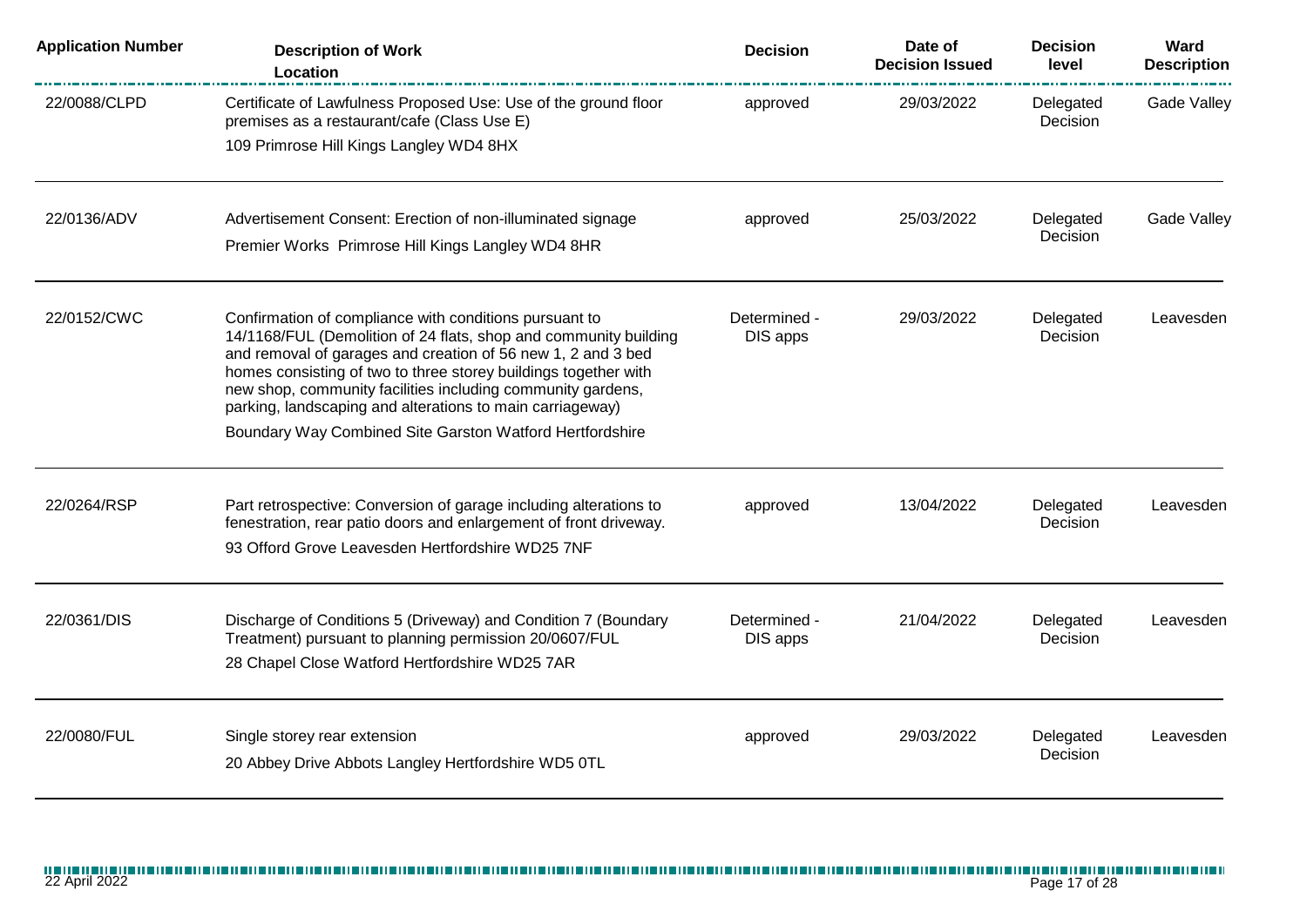| <b>Application Number</b> | <b>Description of Work</b><br>Location                                                                                                                                                                                                                                                                      | <b>Decision</b> | Date of<br><b>Decision Issued</b> | <b>Decision</b><br>level     | Ward<br><b>Description</b> |
|---------------------------|-------------------------------------------------------------------------------------------------------------------------------------------------------------------------------------------------------------------------------------------------------------------------------------------------------------|-----------------|-----------------------------------|------------------------------|----------------------------|
| 22/0107/FUL               | Demolition of existing conservatory and construction of single-<br>storey rear extension                                                                                                                                                                                                                    | approved        | 31/03/2022                        | Delegated<br>Decision        | Leavesden                  |
|                           | 66 Harlech Road Abbots Langley WD5 0BF                                                                                                                                                                                                                                                                      |                 |                                   |                              |                            |
| 22/0109/RSP               | Retrospective: Conversion of garage to habitable accommodation                                                                                                                                                                                                                                              | approved        | 21/03/2022                        | Delegated<br>Decision        | Leavesden                  |
|                           | 78 Harlech Road Abbots Langley WD5 0BF                                                                                                                                                                                                                                                                      |                 |                                   |                              |                            |
| 22/0332/CLPD              | Certificate of Lawfulness Proposed Development: Loft<br>conversion, rear dormer window and front rooflights.                                                                                                                                                                                                | withdrawn       | 19/04/2022                        | Delegated<br>Decision        | Leavesden                  |
|                           | 117 Coates Way Garston Hertfordshire WD25 9PF                                                                                                                                                                                                                                                               |                 |                                   |                              |                            |
| 21/2628/FUL               | Demolition of the existing garage and conservatory, erection of<br>two storey front extension and front porch, part single, part two<br>storey side and rear extensions, loft conversion including increase<br>in ridge height served by front, side and rear rooflights and<br>alterations to fenestration | approved        | 30/03/2022                        | Committee<br>Decision        | Moor Park<br>And Eastbury  |
|                           | 14 Westbury Road Northwood Hertfordshire HA6 3BT                                                                                                                                                                                                                                                            |                 |                                   |                              |                            |
| 21/2597/FUL               | Demolition of the existing dwelling and construction of<br>replacement two storey dwelling with loft accommodation served<br>by rear dormer window                                                                                                                                                          | approved        | 31/03/2022                        | Committee<br><b>Decision</b> | Moor Park<br>And Eastbury  |
|                           | 32 Crofters Road Northwood HA6 3ED                                                                                                                                                                                                                                                                          |                 |                                   |                              |                            |
| 22/0094/FUL               | Part retrospective: Part single, part two storey side and single<br>storey rear extensions, loft conversion including an increase in<br>ridge height and rear dormer and front porch<br>28 The Fairway Northwood HA6 3DY                                                                                    | approved        | 22/03/2022                        | Delegated<br>Decision        | Moor Park<br>And Eastbury  |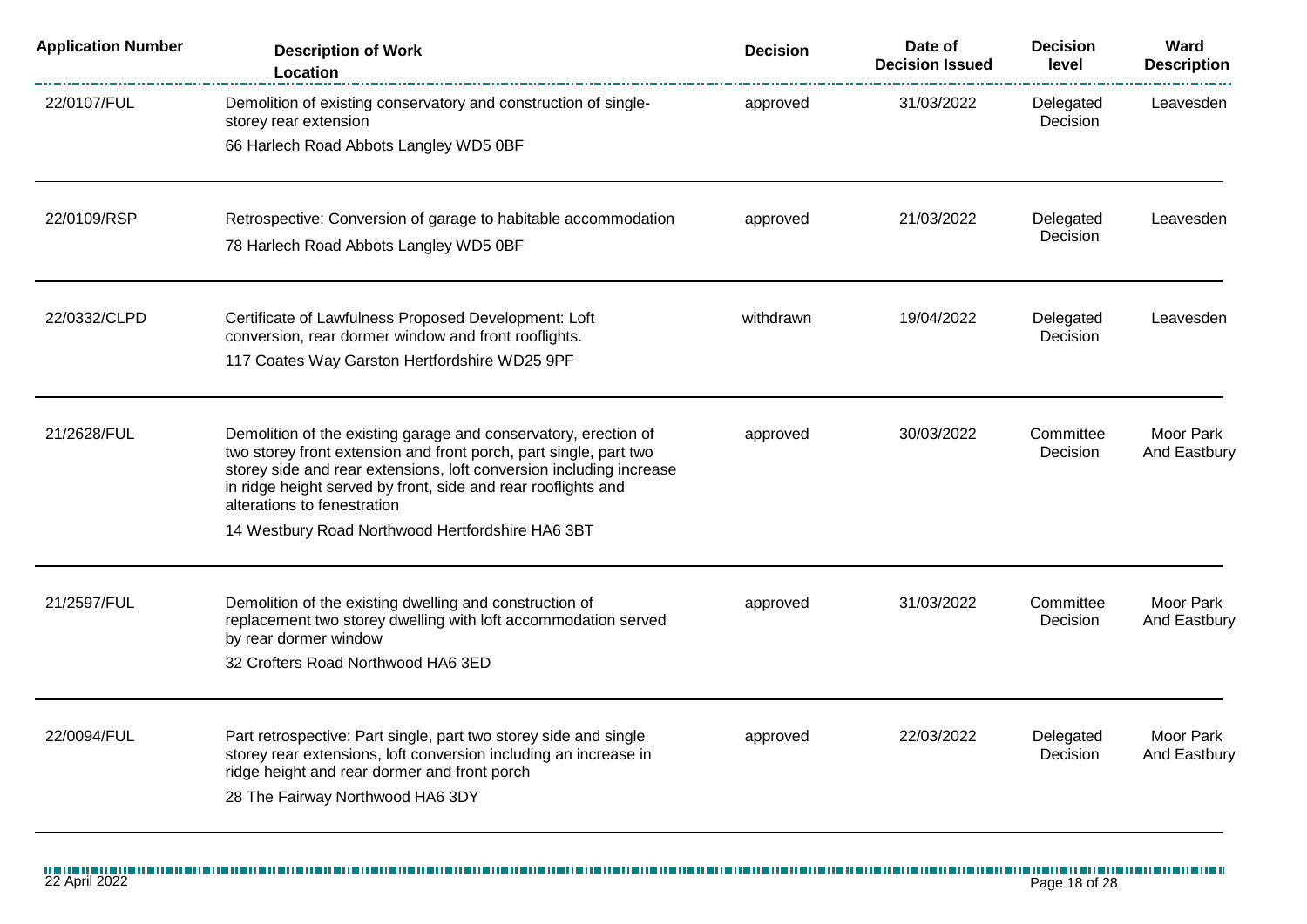| <b>Application Number</b> | <b>Description of Work</b><br>Location                                                                                                                                                                                                                                                                                                    | <b>Decision</b>                              | Date of<br><b>Decision Issued</b> | <b>Decision</b><br>level | Ward<br><b>Description</b> |
|---------------------------|-------------------------------------------------------------------------------------------------------------------------------------------------------------------------------------------------------------------------------------------------------------------------------------------------------------------------------------------|----------------------------------------------|-----------------------------------|--------------------------|----------------------------|
| 22/0502/NMA               | Non material amendment to planning permission 21/2153/FUL:<br>Removal of ground floor windows on eastern flank, insertion of<br>rooflights to ground floor side extension along eastern flank of<br>dwelling, additional rooflights to internal slopes of main pitched<br>roof and alterations to fenestration and door on front of house | approved                                     | 13/04/2022                        | Delegated<br>Decision    | Moor Park<br>And Eastbury  |
|                           | 13 Heathside Road Moor Park Hertfordshire HA6 2EE                                                                                                                                                                                                                                                                                         |                                              |                                   |                          |                            |
| 22/0377/FUL               | Loft conversion including an increase in ridge height, rear<br>dormers and front roof lights, and part single, part two-storey<br>front, side, and rear extensions and alterations to frontage<br>including increase in hardstanding and erection of a detached<br>garage<br>2 Parkside Road Northwood HA6 3HL                            | Application<br>cancelled due<br>to error etc | 07/04/2022                        | Application<br>returned  | Moor Park<br>And Eastbury  |
| 22/0355/FUL               | Single storey side and rear extension<br>14 Ross Way Northwood Hertfordshire HA6 3HU                                                                                                                                                                                                                                                      | approved                                     |                                   | Delegated<br>Decision    | Moor Park<br>And Eastbury  |
| 22/0566/RSP               | Part Retrospective: Formation and raising of terrace to rear<br>garden and introduction of privacy screen<br>Sandalwood 7A Wolsey Road Moor Park Hertfordshire HA6 2HN                                                                                                                                                                    | withdrawn                                    | 21/04/2022                        | Withdrawn                | Moor Park<br>And Eastbury  |
| 22/0098/FUL               | Single storey rear extensions, single storey front extensions,<br>alterations to rear dormer, alterations to external materials and<br>alterations to fenestration<br>4 Wolsey Road Moor Park HA6 2HS                                                                                                                                     | approved                                     |                                   | Delegated<br>Decision    | Moor Park<br>And Eastbury  |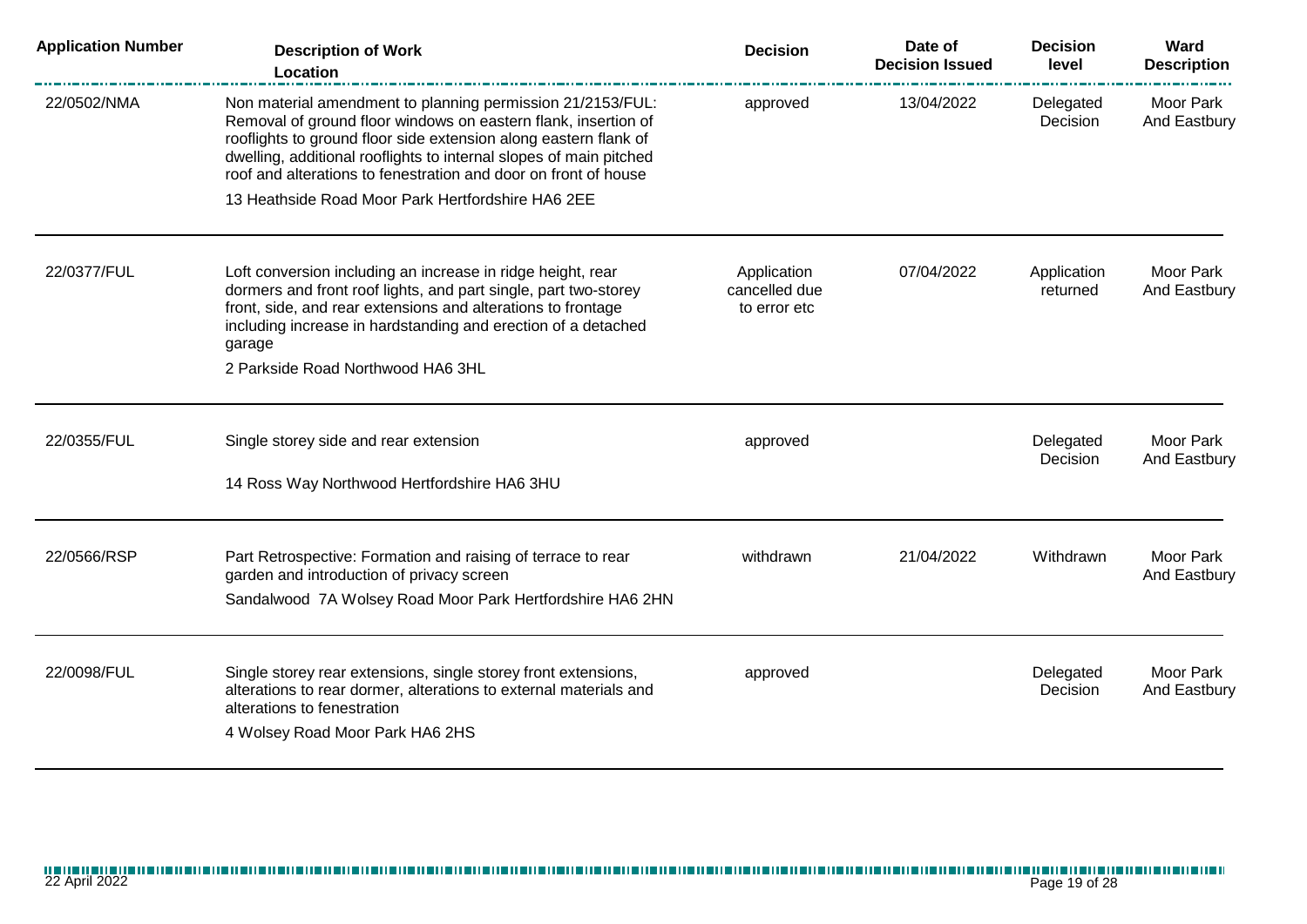| <b>Application Number</b> | <b>Description of Work</b><br>Location                                                                                                                                                                                                                                                                                                                                                                                                                                            | <b>Decision</b> | Date of<br><b>Decision Issued</b> | <b>Decision</b><br>level | Ward<br><b>Description</b> |
|---------------------------|-----------------------------------------------------------------------------------------------------------------------------------------------------------------------------------------------------------------------------------------------------------------------------------------------------------------------------------------------------------------------------------------------------------------------------------------------------------------------------------|-----------------|-----------------------------------|--------------------------|----------------------------|
| 22/0248/FUL               | Variation of Condition 2 (Plan Numbers) of planning permission<br>20/2165/FUL (Part single, part two storey rear extension, two<br>storey front/side extension, extension to roof including loft<br>conversion served by rear dormer, single storey side extension<br>and conversion of garage into habitable accommodation including<br>alterations to roof and extension to raised patio to rear) to alter<br>roof to increase crown roof and insertion of rooflights to flanks | approved        | 12/04/2022                        | Delegated<br>Decision    | Moor Park<br>And Eastbury  |
|                           | 14 Crofters Road Northwood Hertfordshire HA6 3ED                                                                                                                                                                                                                                                                                                                                                                                                                                  |                 |                                   |                          |                            |
| 21/1213/FUL               | Variation of Condition 2 (plan numbers) pursuant to planning<br>permission 18/1168/FUL to include alterations to eaves height at<br>rear, alterations to fenestration detail and design including<br>addition of a further door to the flank elevation and alterations to<br>rear dormer                                                                                                                                                                                          | withdrawn       | 13/04/2022                        | Withdrawn                | Moor Park<br>And Eastbury  |
|                           | Batchworth Heath Farm House Batchworth Heath<br>Rickmansworth WD3 1QB                                                                                                                                                                                                                                                                                                                                                                                                             |                 |                                   |                          |                            |
| 22/0339/FUL               | Replacement windows and doors                                                                                                                                                                                                                                                                                                                                                                                                                                                     | approved        |                                   | Delegated<br>Decision    | Moor Park<br>And Eastbury  |
|                           | Ved House Tolpits Lane Watford Hertfordshire                                                                                                                                                                                                                                                                                                                                                                                                                                      |                 |                                   |                          |                            |
| 21/2873/FUL               | Demolition of existing conservatory and replacement single storey<br>rear extension<br>5 Old Gannon Close Moor Park HA6 2LU                                                                                                                                                                                                                                                                                                                                                       | approved        | 31/03/2022                        | Delegated<br>Decision    | Moor Park<br>And Eastbury  |
|                           |                                                                                                                                                                                                                                                                                                                                                                                                                                                                                   |                 |                                   |                          |                            |
| 21/2270/FUL               | Conversion of undercroft to form 3 residential units including<br>associated enclosing walls and fenestration and alterations for<br>additional car parking<br>The Nib Dwight Road Watford WD18 9AD                                                                                                                                                                                                                                                                               | approved        | 01/04/2022                        | Delegated<br>Decision    | Moor Park<br>And Eastbury  |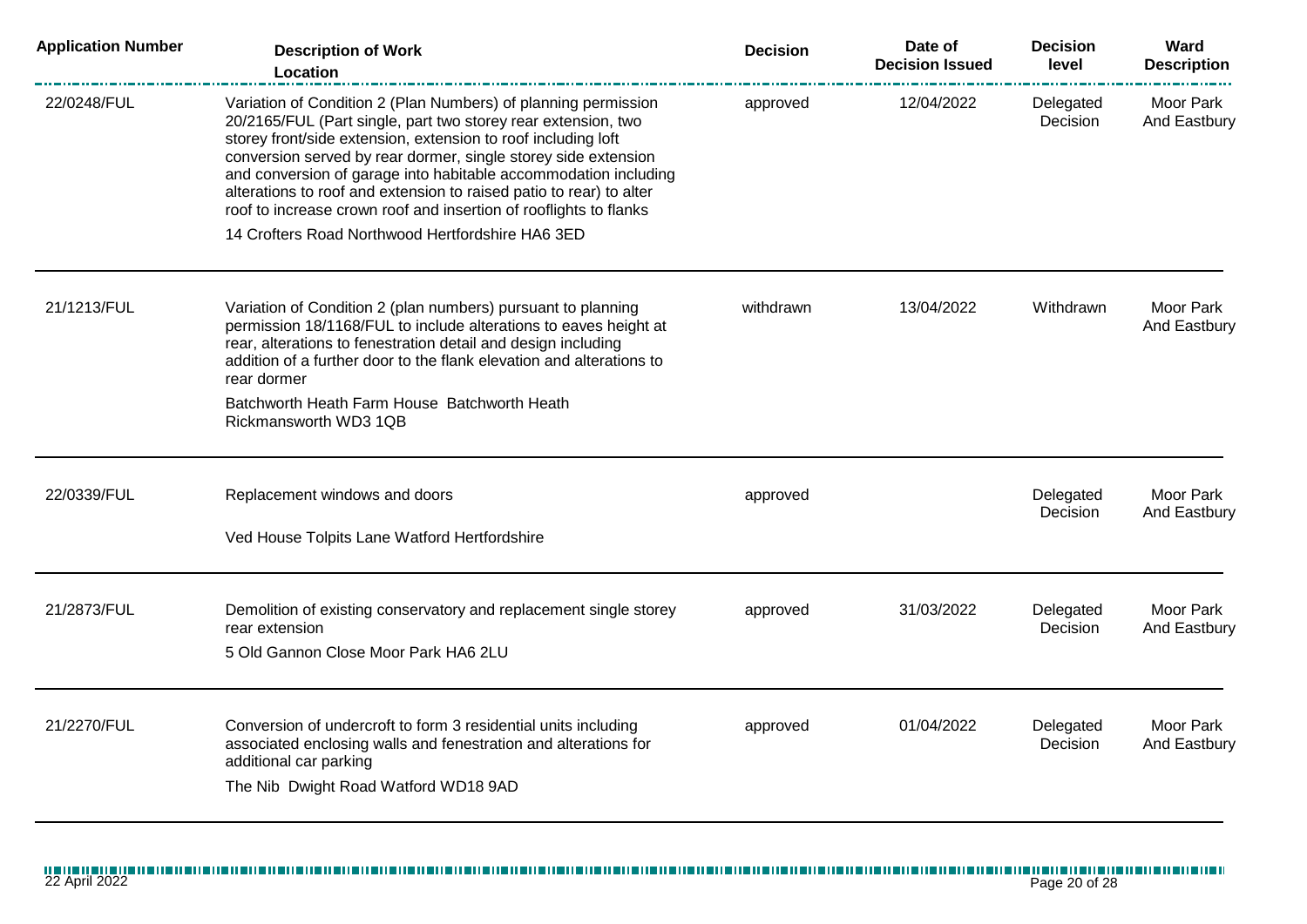| <b>Application Number</b> | <b>Description of Work</b><br><b>Location</b>                                                                                                                                                                                                          | <b>Decision</b> | Date of<br><b>Decision Issued</b> | <b>Decision</b><br>level | Ward<br><b>Description</b>                                      |
|---------------------------|--------------------------------------------------------------------------------------------------------------------------------------------------------------------------------------------------------------------------------------------------------|-----------------|-----------------------------------|--------------------------|-----------------------------------------------------------------|
| 21/2337/FUL               | Part single-storey, part two-storey rear extensions including loft<br>conversion and insertion of rooflights at loft level, alterations to<br>front and flank fenestration including insertion of front dormer<br>window and provision of raised patio | approved        | 29/03/2022                        | Committee<br>Decision    | Moor Park<br>And Eastbury                                       |
|                           | 3 Heathside Close Moor Park HA6 2EQ                                                                                                                                                                                                                    |                 |                                   |                          |                                                                 |
| 22/0515/NAC               | Permission in Principle - Construction of nine affordable<br>dwellings - St Albans City And District Council (Reference<br>5/2022/0589)                                                                                                                | no objection    | 12/04/2022                        | Delegated<br>Decision    | NOT IN<br><b>DISTRICT</b><br>See Details<br><b>Under Parish</b> |
|                           | Former Waterdell Nurseries Chequers Lane Garston<br>Hertfordshire WD25 0GR                                                                                                                                                                             |                 |                                   |                          |                                                                 |
| 21/2899/FUL               | Front infill porch extension                                                                                                                                                                                                                           | approved        | 28/03/2022                        | Delegated<br>Decision    | Oxhey Hall<br>And Hayling                                       |
|                           | 74 Highlands Oxhey Hall WD19 4LZ                                                                                                                                                                                                                       |                 |                                   |                          |                                                                 |
| 22/0181/FUL               | First floor side and rear extension and conversion of garage into<br>habitable accommodation<br>32 Brookdene Avenue Oxhey Hall WD19 4LF                                                                                                                | withdrawn       | 31/03/2022                        | Withdrawn                | Oxhey Hall<br>And Hayling                                       |
| 22/0260/PDE               | Prior Approval: Single storey rear extensions (maximum depth 5<br>metres, maximum height 4 metres, maximum eaves height 3<br>metres)<br>11 Anthony Close Oxhey Hall Watford Hertfordshire WD19 4NA                                                     | withdrawn       | 23/03/2022                        | Withdrawn                | Oxhey Hall<br>And Hayling                                       |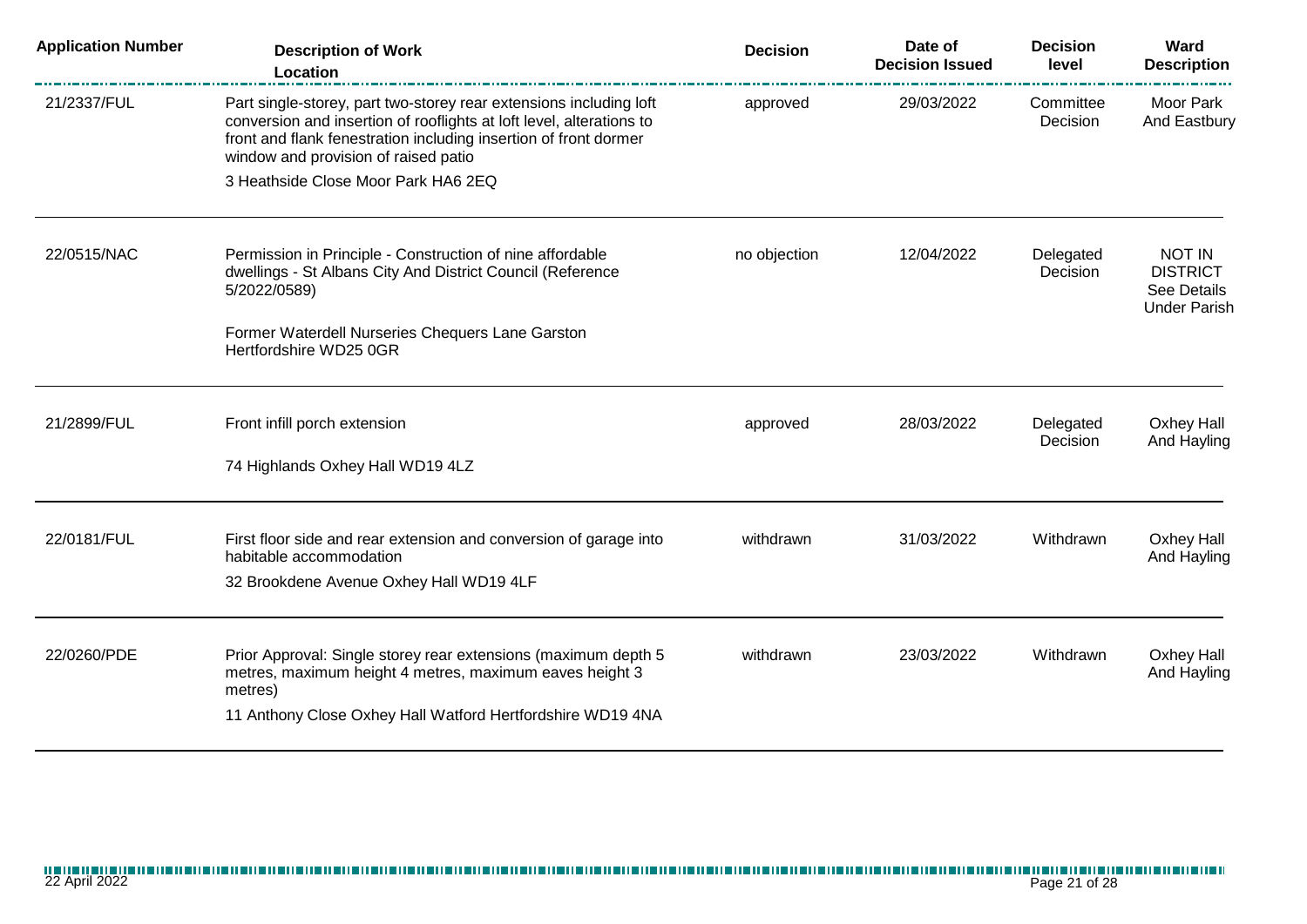| <b>Application Number</b> | <b>Description of Work</b><br>Location                                                                                                                                                                                                                                                                                                                              | <b>Decision</b> | Date of<br><b>Decision Issued</b> | <b>Decision</b><br>level | Ward<br><b>Description</b> |
|---------------------------|---------------------------------------------------------------------------------------------------------------------------------------------------------------------------------------------------------------------------------------------------------------------------------------------------------------------------------------------------------------------|-----------------|-----------------------------------|--------------------------|----------------------------|
| 22/0060/FUL               | Demolition of existing conservatory, single-storey rear extension,<br>two-storey side extension, conversion of detached garage to<br>habitable floorspace including rear extension to detached garage,<br>partial demolition of existing garage, widening of existing vehicular<br>access and external alterations including render and fenestration<br>alterations | approved        | 28/03/2022                        | Delegated<br>Decision    | Oxhey Hall<br>And Hayling  |
|                           | 74 Hillcroft Crescent Oxhey Hall WD19 4NY                                                                                                                                                                                                                                                                                                                           |                 |                                   |                          |                            |
| 21/2558/FUL               | Demolition of existing dwelling and construction of new two-storey<br>detached dwelling and associated works                                                                                                                                                                                                                                                        | approved        | 01/04/2022                        | Delegated<br>Decision    | Oxhey Hall<br>And Hayling  |
|                           | Vanmir 6A Nancy Downs Oxhey Hall Hertfordshire WD19 4NF                                                                                                                                                                                                                                                                                                             |                 |                                   |                          |                            |
| 22/0219/PDE               | Prior Approval: Single storey rear extensions (maximum depth 4<br>metres, maximum height 3.4 metres, maximum eaves height 2.8<br>metres)                                                                                                                                                                                                                            | no objection    | 08/04/2022                        | Delegated<br>Decision    | Oxhey Hall<br>And Hayling  |
|                           | 7 Ashburnham Close South Oxhey Watford Hertfordshire WD19<br>7PY                                                                                                                                                                                                                                                                                                    |                 |                                   |                          |                            |
| 22/0256/CLPD              | Certificate of Lawfulness for Proposed Development: Loft                                                                                                                                                                                                                                                                                                            | approved        | 12/04/2022                        | Delegated                | Oxhey Hall                 |
|                           | conversion including insertion of rear dormer, new window to side<br>elevation and two rooflights to front roof slope                                                                                                                                                                                                                                               |                 |                                   | Decision                 | And Hayling                |
|                           | 11 Anthony Close Oxhey Hall Hertfordshire WD19 4NA                                                                                                                                                                                                                                                                                                                  |                 |                                   |                          |                            |
| 22/0481/NMA               | Non material amendment to planning permission 19/2203/FUL:<br>Addition of window to west elevation, relocation of window in east<br>elevation and internal alterations<br>169 Hampermill Lane Oxhey Hall Hertfordshire WD19 4PJ                                                                                                                                     | approved        | 12/04/2022                        | Delegated<br>Decision    | Oxhey Hall<br>And Hayling  |
|                           |                                                                                                                                                                                                                                                                                                                                                                     |                 |                                   |                          |                            |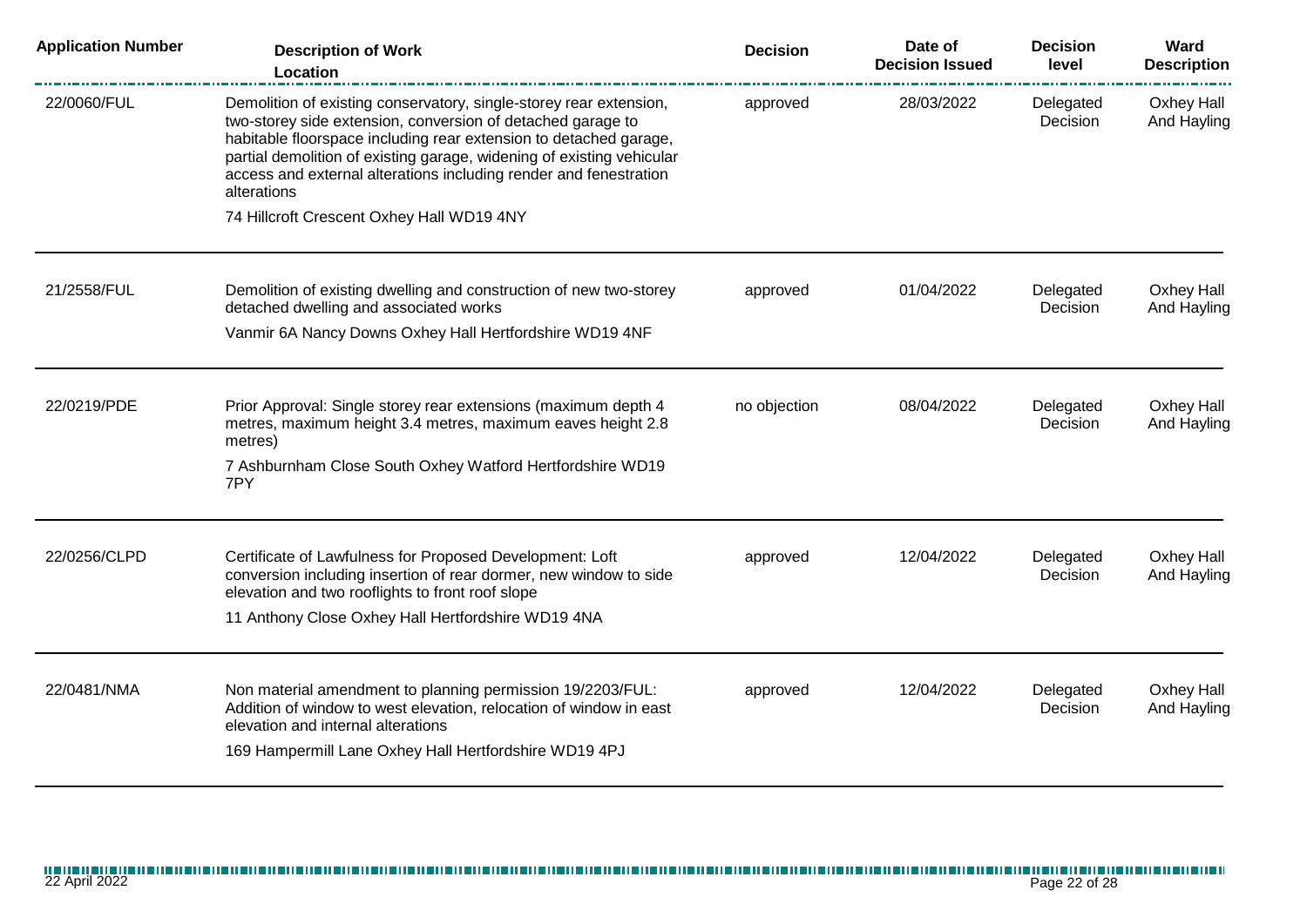| <b>Application Number</b> | <b>Description of Work</b><br>Location                                                                                                                    | <b>Decision</b>                        | Date of<br><b>Decision Issued</b> | <b>Decision</b><br>level     | Ward<br><b>Description</b> |
|---------------------------|-----------------------------------------------------------------------------------------------------------------------------------------------------------|----------------------------------------|-----------------------------------|------------------------------|----------------------------|
| 21/2599/FUL               | Single storey front and side extensions, two storey rear extension,<br>loft conversion including roof extension and rear dormers                          | withdrawn                              | 24/03/2022                        | Withdrawn                    | Oxhey Hall<br>And Hayling  |
|                           | 36 Green Lane Oxhey Hall WD19 4NH                                                                                                                         |                                        |                                   |                              |                            |
| 21/2868/FUL               | Erection of a single storey side and rear extension                                                                                                       | approved                               | 01/04/2022                        | Delegated<br>Decision        | Oxhey Hall<br>And Hayling  |
|                           | 91 Hampermill Lane Oxhey Hall Watford Hertfordshire WD19<br>4NX                                                                                           |                                        |                                   |                              |                            |
| 22/0119/FUL               | Demolition of side garage and utility room, construction of two<br>storey side and part rear extension and part single storey rear<br>extension           | approved                               | 25/03/2022                        | Delegated<br>Decision        | Oxhey Hall<br>And Hayling  |
|                           | 45 Oaklands Avenue Oxhey Hall WD19 4LN                                                                                                                    |                                        |                                   |                              |                            |
| 21/2900/FUL               | Conversion of garage to habitable accommodation including<br>increase in height of existing flank wall, new flat roof and single<br>storey rear extension | approved                               | 06/04/2022                        | Delegated<br>Decision        | Penn And<br>Mill End       |
|                           | 8 The Queens Drive Mill End WD3 8LL                                                                                                                       |                                        |                                   |                              |                            |
| 22/0745/TEL               | Install fixed line broadband electronic communications apparatus                                                                                          | File closed<br>never<br>determined etc | 20/04/2022                        | Delegated<br><b>Decision</b> | Penn And<br>Mill End       |
|                           | Near 270 Uxbridge Road Rickmansworth WD3 8EA<br>Hertfordshire                                                                                             |                                        |                                   |                              |                            |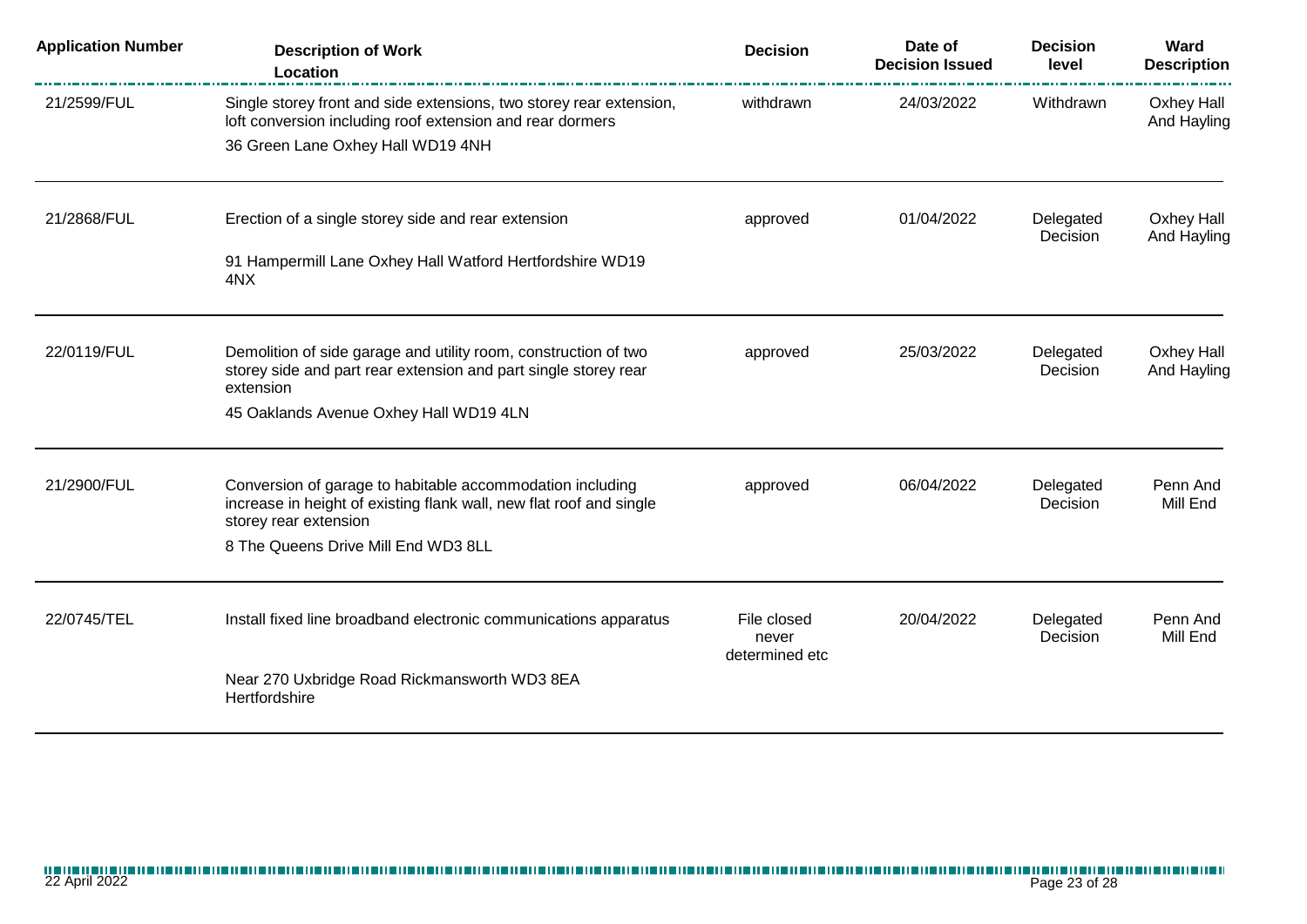| <b>Application Number</b> | <b>Description of Work</b><br>Location                                                                                                                                                                                                                                                                                                                                                                                                                    | <b>Decision</b> | Date of<br><b>Decision Issued</b> | <b>Decision</b><br>level | Ward<br><b>Description</b> |
|---------------------------|-----------------------------------------------------------------------------------------------------------------------------------------------------------------------------------------------------------------------------------------------------------------------------------------------------------------------------------------------------------------------------------------------------------------------------------------------------------|-----------------|-----------------------------------|--------------------------|----------------------------|
| 22/0186/CLPD              | Certificate of Lawfulness Proposed Development: Loft conversion<br>including rear dormer window and front rooflights.<br>25 Whitfield Way Mill End Hertfordshire WD3 8QT                                                                                                                                                                                                                                                                                  | approved        | 05/04/2022                        | Delegated<br>Decision    | Penn And<br>Mill End       |
|                           |                                                                                                                                                                                                                                                                                                                                                                                                                                                           |                 |                                   |                          |                            |
| 22/0198/CLPD              | Certificate of Lawfulness Proposed Development: Loft conversion<br>including rear dormers and rooflights                                                                                                                                                                                                                                                                                                                                                  | approved        | 06/04/2022                        | Delegated<br>Decision    | Penn And<br>Mill End       |
|                           | 294 Uxbridge Road Rickmansworth Hertfordshire WD3 8YL                                                                                                                                                                                                                                                                                                                                                                                                     |                 |                                   |                          |                            |
| 21/2690/RSP               | Part retrospective: Two storey side and front extension and single                                                                                                                                                                                                                                                                                                                                                                                        | approved        | 05/04/2022                        | Delegated<br>Decision    | Penn And<br>Mill End       |
|                           | storey rear extension connecting to existing outbuilding<br>40 Williamson Way Mill End WD3 8GL                                                                                                                                                                                                                                                                                                                                                            |                 |                                   |                          |                            |
| 21/2772/FUL               | Variation of Conditions 1 (Approved Plans), 2 (Landscaping<br>(Permanent Access), 3 (Landscape Management Plan), 4<br>(Habitat Management Plan), 7 (SuDS Maintenance (On Site<br>Works), 8 (SuDS Maintenance (Off Site Works), 9 (Boundary<br>Treatments), 10 (Car Park Management Plan), 11 (Access), 12<br>(Travel Plan) and 14 (Delivery and Servicing Plan) of planning<br>permission 21/1890/FUL to provide a permanent access from<br>Uxbridge Road | approved        | 31/03/2022                        | Committee<br>Decision    | Penn And<br>Mill End       |
|                           | The Reach Free School Long Lane Mill End WD3 8AB                                                                                                                                                                                                                                                                                                                                                                                                          |                 |                                   |                          |                            |
| 22/0268/FUL               | Demolition of original single storey side projection and<br>construction of single storey side and rear extension with roof<br>lights, new pitched roof form to porch, and increase in<br>hardstanding to frontage.<br>48 Shepherds Lane Mill End Hertfordshire WD3 8JN                                                                                                                                                                                   | approved        | 13/04/2022                        | Delegated<br>Decision    | Penn And<br>Mill End       |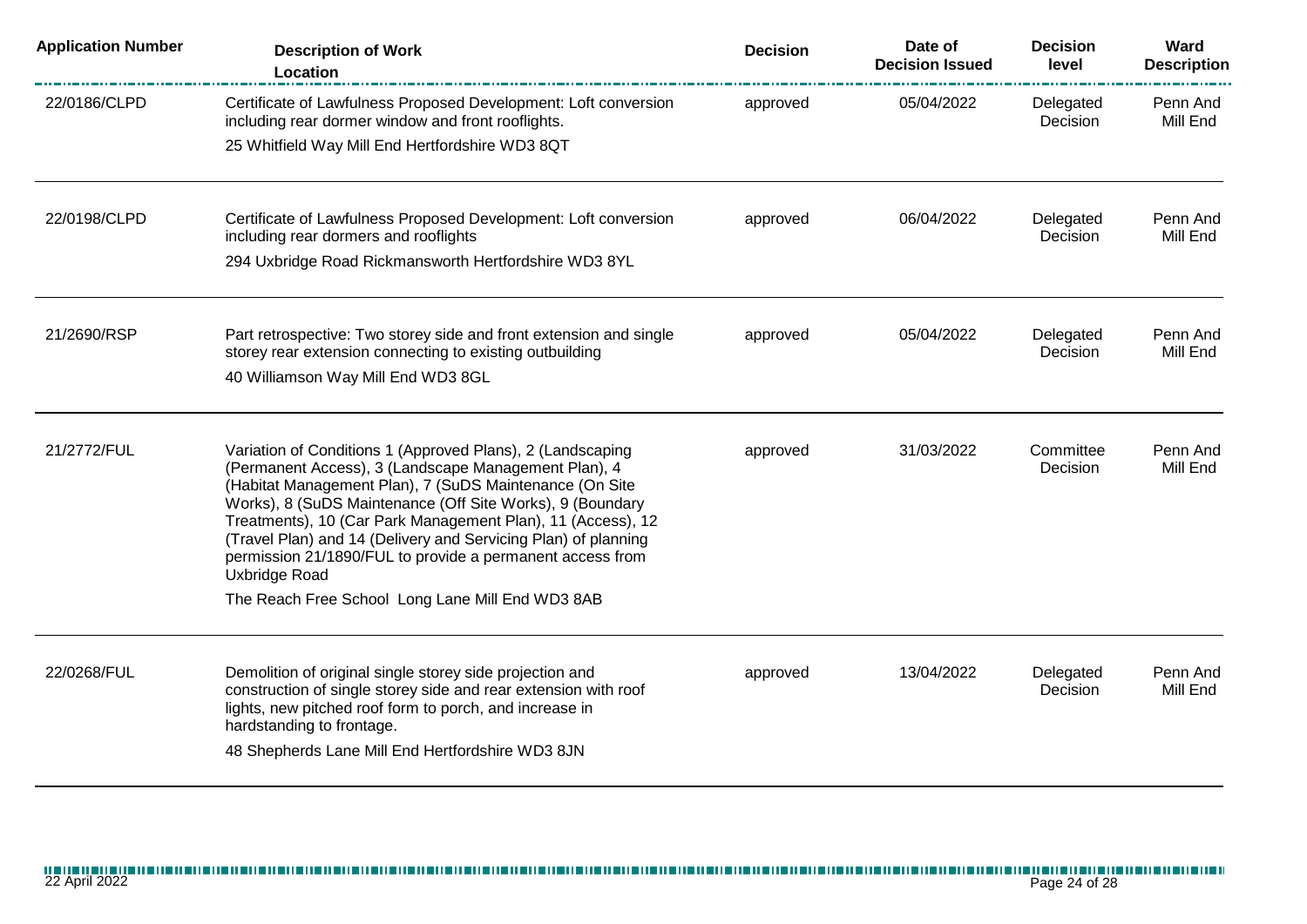| <b>Application Number</b> | <b>Description of Work</b><br>Location                                                                                                                            | <b>Decision</b> | Date of<br><b>Decision Issued</b> | <b>Decision</b><br>level | Ward<br><b>Description</b> |
|---------------------------|-------------------------------------------------------------------------------------------------------------------------------------------------------------------|-----------------|-----------------------------------|--------------------------|----------------------------|
| 22/0128/CLPD              | Certificate of Lawfulness Proposed Development: Loft conversion<br>including hip-to-gable roof extension, rear dormer and front<br>rooflights                     | approved        | 01/04/2022                        | Delegated<br>Decision    | Penn And<br>Mill End       |
|                           | 41 The Greenway Mill End Rickmansworth Hertfordshire WD3<br>8HX                                                                                                   |                 |                                   |                          |                            |
| 22/0542/NMA               | Non material amendment to planning permission 22/0064/FUL:<br>Reduction in size of front porch including alterations to roof across<br>porch and side extension   | refused         | 14/04/2022                        | Delegated<br>Decision    | Penn And<br>Mill End       |
|                           | 92 Tudor Way Mill End Hertfordshire WD3 8HS                                                                                                                       |                 |                                   |                          |                            |
| 22/0464/PDE               | Prior Approval: Single storey rear extension (depth 3.60 metres,<br>maximum height 3.90 metres, maximum eaves height 2.90<br>metres)                              | approved        |                                   | Delegated<br>Decision    | Penn And<br>Mill End       |
|                           | 64 Williamson Way Mill End Rickmansworth Hertfordshire WD3<br>8GL                                                                                                 |                 |                                   |                          |                            |
| 22/0243/CLPD              | Certificate of Lawfulness Proposed Development: Loft conversion<br>with rear dormer and front rooflights<br>245 Uxbridge Road Rickmansworth Hertfordshire WD3 8DP | approved        | 13/04/2022                        | Delegated<br>Decision    | Penn And<br>Mill End       |
| 22/0156/FUL               | Single-storey rear extension                                                                                                                                      |                 | 20/04/2022                        | Delegated                | Rickmansworth              |
|                           |                                                                                                                                                                   | approved        |                                   | Decision                 | Town                       |
|                           | 180 Highfield Way Rickmansworth Hertfordshire WD3 7PJ                                                                                                             |                 |                                   |                          |                            |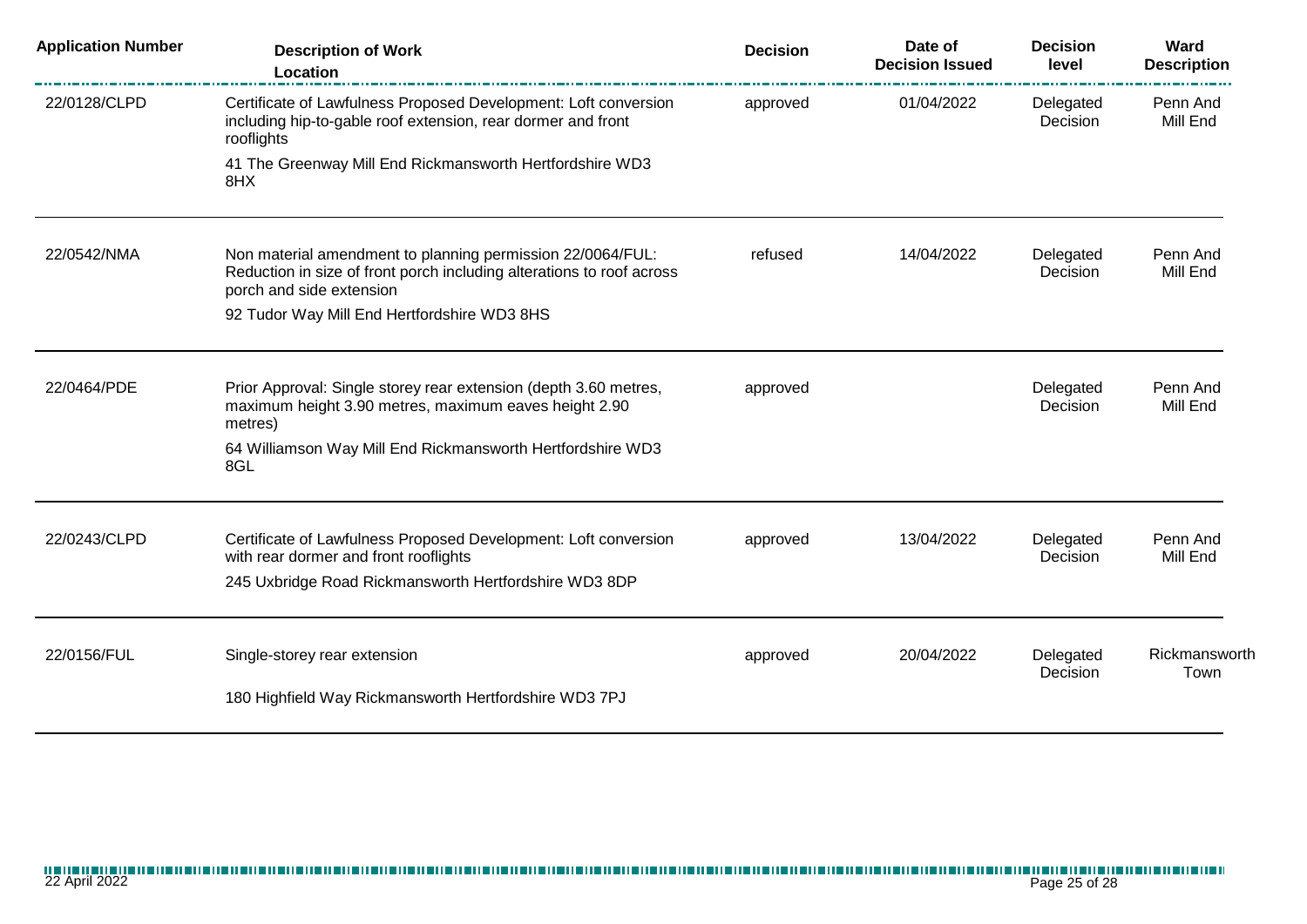| <b>Application Number</b> | <b>Description of Work</b><br>Location                                                                                                                        | <b>Decision</b>                        | Date of<br><b>Decision Issued</b> | <b>Decision</b><br>level | Ward<br><b>Description</b> |
|---------------------------|---------------------------------------------------------------------------------------------------------------------------------------------------------------|----------------------------------------|-----------------------------------|--------------------------|----------------------------|
| 22/0451/CLPD              | Certificate of Lawfulness Proposed Development: Single storey<br>rear extension                                                                               | withdrawn                              | 13/04/2022                        | Withdrawn                | Rickmansworth<br>Town      |
|                           | 7 Townfield Rickmansworth Hertfordshire WD3 7DD                                                                                                               |                                        |                                   |                          |                            |
| 22/0540/TEL               | PROPOSED BASE STATION INSTALLATION AT CTIL_149006<br>20, HIGHWAYS VERGE NORTH OF R/C / RIVERSIDE DRIVE,<br>RICKMANSWORTH, WD3 1FS, NGR: (505962, 194077)      | File closed<br>never<br>determined etc | 23/03/2022                        | Delegated<br>Decision    | Rickmansworth<br>Town      |
|                           | 20 Highways Verge North Of R/C Riverside Drive Rickmansworth<br>Hertfordshire WD3 1FS                                                                         |                                        |                                   |                          |                            |
| 21/2557/FUL               | New front entrance to retail unit, new door for access from high<br>street, rear fenestration changes at ground floor and rooflights at<br>roof level         | approved                               | 18/03/2022                        | Delegated<br>Decision    | Rickmansworth<br>Town      |
|                           | 62 High Street Rickmansworth WD3 1AJ                                                                                                                          |                                        |                                   |                          |                            |
| 22/0245/RSP               | Retrospective: First floor side extension and alterations to<br>fenestration                                                                                  | approved                               | 19/04/2022                        | Delegated<br>Decision    | Rickmansworth<br>Town      |
|                           | 3 West Way Rickmansworth Hertfordshire WD3 7ER                                                                                                                |                                        |                                   |                          |                            |
| 22/0102/CLPD              | Certificate of Lawfulness Proposed Development: Loft conversion<br>including construction of rear dormer and rooflights<br>50 Moor Lane Rickmansworth WD3 1LG | approved                               | 05/04/2022                        | Delegated<br>Decision    | Rickmansworth<br>Town      |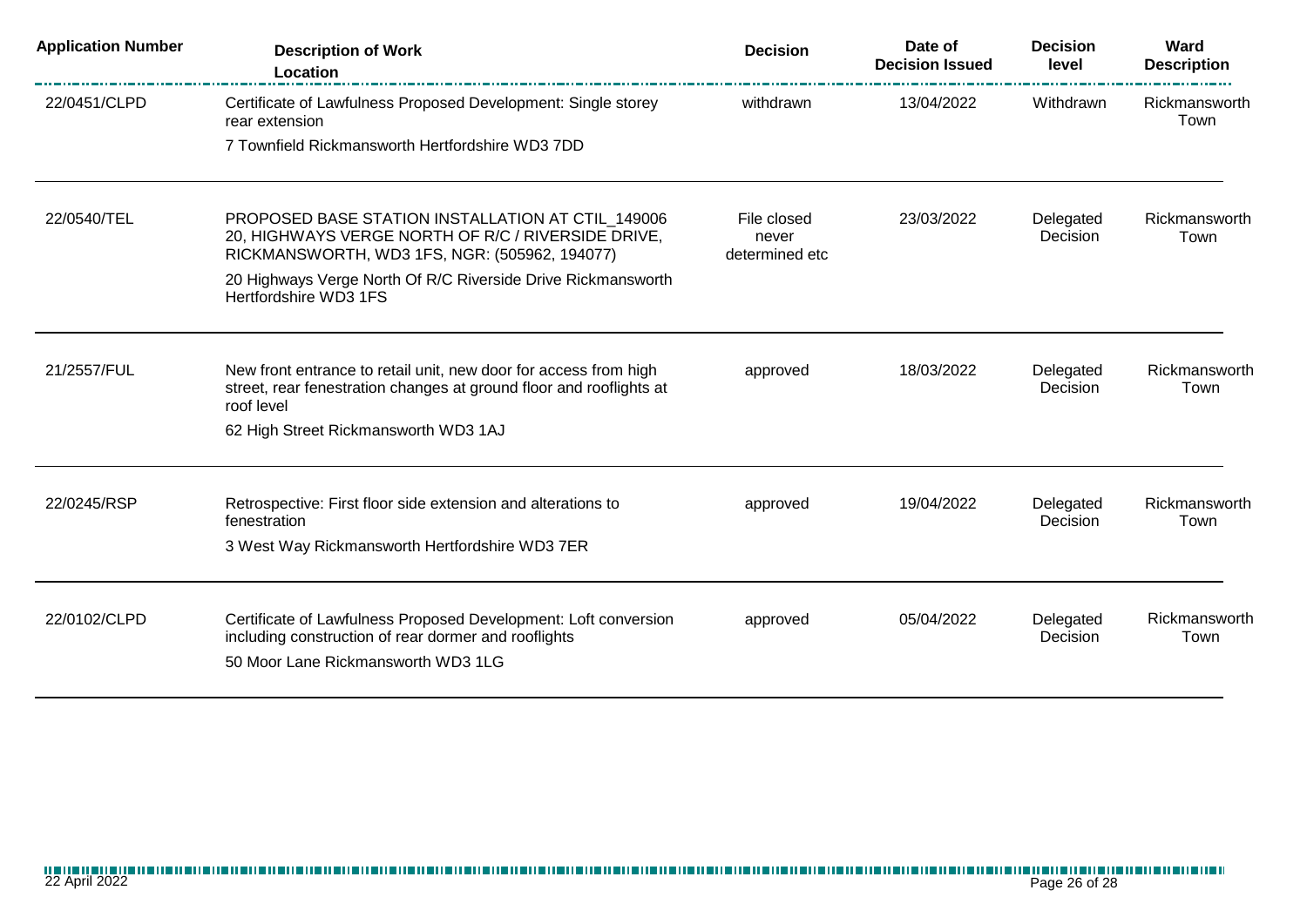| <b>Application Number</b> | <b>Description of Work</b><br>Location                                                                                                                                                                                                    | <b>Decision</b> | Date of<br><b>Decision Issued</b> | <b>Decision</b><br>level | Ward<br><b>Description</b> |
|---------------------------|-------------------------------------------------------------------------------------------------------------------------------------------------------------------------------------------------------------------------------------------|-----------------|-----------------------------------|--------------------------|----------------------------|
| 22/0069/FUL               | Alterations to dwelling including changes to roof profile by<br>increasing the ridge and eaves height, insertion of dormer<br>windows and rooflights, new porches, new chimney and<br>alterations to fenestration                         | refused         | 07/04/2022                        | Delegated<br>Decision    | Rickmansworth<br>Town      |
|                           | Fieldways Farm Harefield Road Rickmansworth WD3 1PE                                                                                                                                                                                       |                 |                                   |                          |                            |
| 22/0212/FUL               | Alterations to roof of existing rear projection, additional rooflight<br>and replacement conservatory with associated internal alterations                                                                                                | approved        | 12/04/2022                        | Delegated<br>Decision    | Rickmansworth<br>Town      |
|                           | 10 Moor Lane Rickmansworth Hertfordshire WD3 1LG                                                                                                                                                                                          |                 |                                   |                          |                            |
| 22/0074/FUL               | First floor rear extension, partial conversion of garage into<br>habitable accommodation and alterations to front entrance door                                                                                                           | approved        | 31/03/2022                        | Delegated<br>Decision    | Rickmansworth<br>Town      |
|                           | 80 Moor Lane Rickmansworth Hertfordshire WD3 1LQ                                                                                                                                                                                          |                 |                                   |                          |                            |
| 22/0106/CLPD              | Certificate of Lawfulness Proposed Development: Single-storey<br>rear extension                                                                                                                                                           | approved        | 11/04/2022                        | Delegated<br>Decision    | Rickmansworth<br>Town      |
|                           | 77 Harefield Road Rickmansworth WD3 1ND                                                                                                                                                                                                   |                 |                                   |                          |                            |
| 22/0111/FUL               | Two storey side and rear extension, single storey rear extension,<br>single storey front extension, alterations to roof form, front dormer<br>windows and increase in hardstanding to frontage.<br>11 Highfield Way Rickmansworth WD3 7PP | approved        | 11/04/2022                        | Delegated<br>Decision    | Rickmansworth<br>Town      |